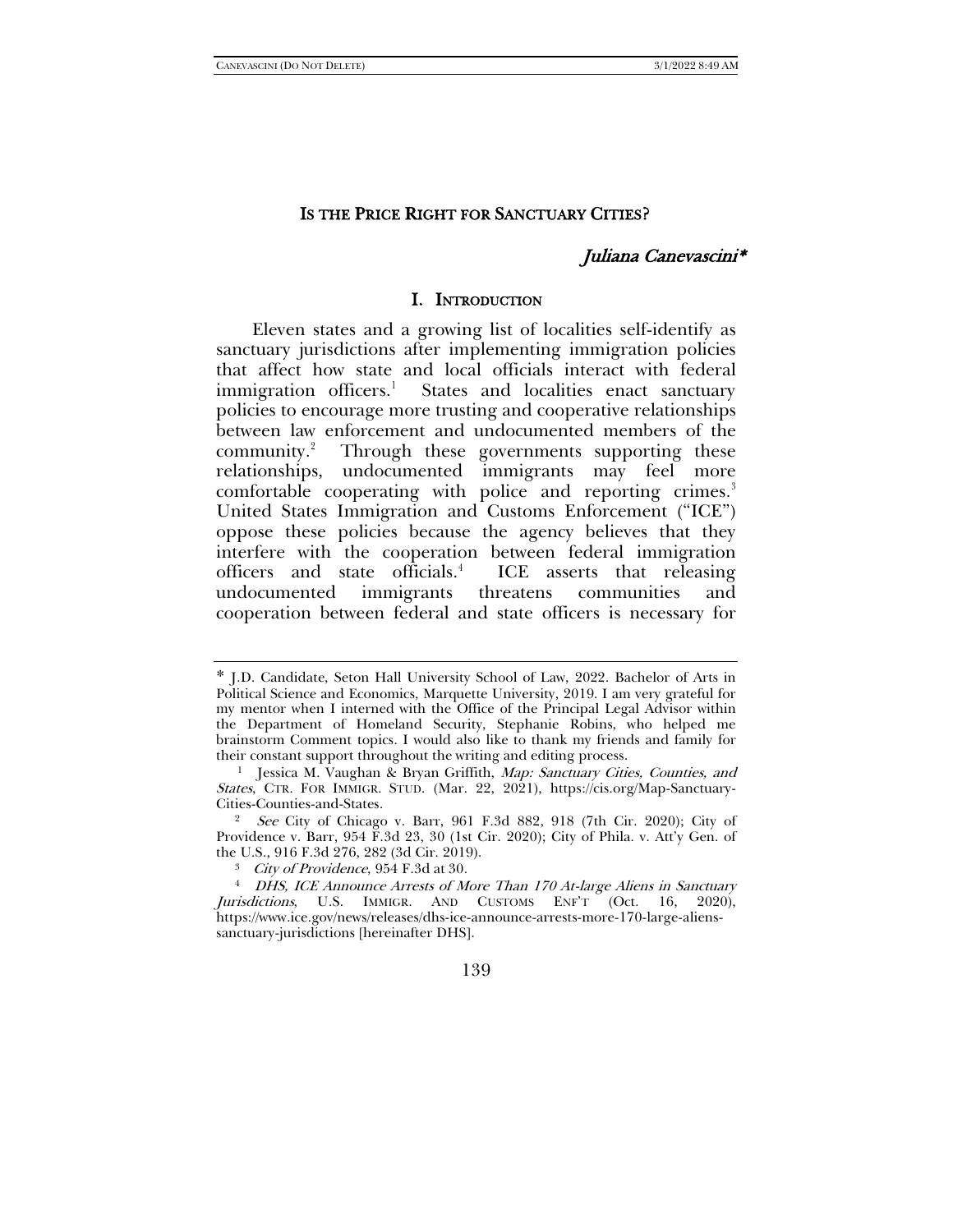ensuring public safety.<sup>[5](#page-1-1)</sup>

<span id="page-1-0"></span>Both sides of this contested debate raise valid points in defense of their respective positions. Several studies show that sanctuary jurisdictions are safer and have more positive economic indicators than non-sanctuary jurisdictions.[6](#page-1-2) A 2017 report by the Center for American Progress found that, on average, thirtyfive-and-one-half fewer crimes were committed for every 10,000 people in jurisdictions that disregard ICE detainers compared to jurisdictions that honor them.<sup>[7](#page-1-3)</sup> Additionally, the study found that these jurisdictions have lower poverty rates, higher employment rates, and lower reliance on public assistance programs than nonsanctuary jurisdictions.<sup>8</sup> A study in 2020 by Proceedings of the National Academy of Sciences concluded that "sanctuary policies, although effective at reducing deportations, do not threaten public safety."[9](#page-1-5) While these studies do not provide definitive proof that sanctuary policies should be standard practice, they do support the proposition that communities are not negatively impacted by these immigration policies.

By contrast, there are instances of criminal convictions and pending criminal charges against undocumented immigrants who were released after state or local officials failed to honor ICE detainers due to sanctuary policies in place.<sup>10</sup> In November 2020, Fernando De Jesus Lopez-Garcia, an undocumented immigrant, stabbed five victims, injuring three and killing two, at a homeless shelter where he was staying in San Jose, California.<sup>11</sup> Lopez-

<span id="page-1-7"></span><span id="page-1-6"></span><span id="page-1-5"></span><span id="page-1-4"></span>detainers#:~:text=An%20ICE%20detainer%E2%80%94or%20%E2%80%9Cimmig ration,into%20the%20federal%20deportation%20system. 8 Sanctuary Policies: An Overview, supra not[e 6,](#page-1-0) at 4.

<sup>5</sup> Id.

<span id="page-1-2"></span><span id="page-1-1"></span>Sanctuary Policies: An Overview, AM. IMMIGR. COUNCIL, 4 (last accessed Oct. 2, 2021), https://www.americanimmigrationcouncil.org/sites/default/files/ research/sanctuary\_policies\_an\_overview.pdf [hereinafter Sanctuary Policies: An Overview].

<span id="page-1-3"></span>Sanctuary Policies: An Overview, supra note [6,](#page-1-0) at 4. A detainer is a written request for state or local law enforcement to hold a detained individual for an extra forty-eight hours after their release date so that federal immigration officials have "time to decide whether to take the individual into federal custody." Immigration Detainers, ACLU (last visited Oct. 2, 2021), https://www.aclu.org/issues/immigrantsrights/ice-and-border-patrol-abuses/immigration-

<sup>&</sup>lt;sup>9</sup> Sanctuary Policies: An Overview, supra not[e 6,](#page-1-0) at 4.

 $10$  See DHS, supra note [4.](#page-0-4)

<sup>&</sup>lt;sup>11</sup> UPDATE: Police Detail San Jose Church Stabbing Suspect's Violent Criminal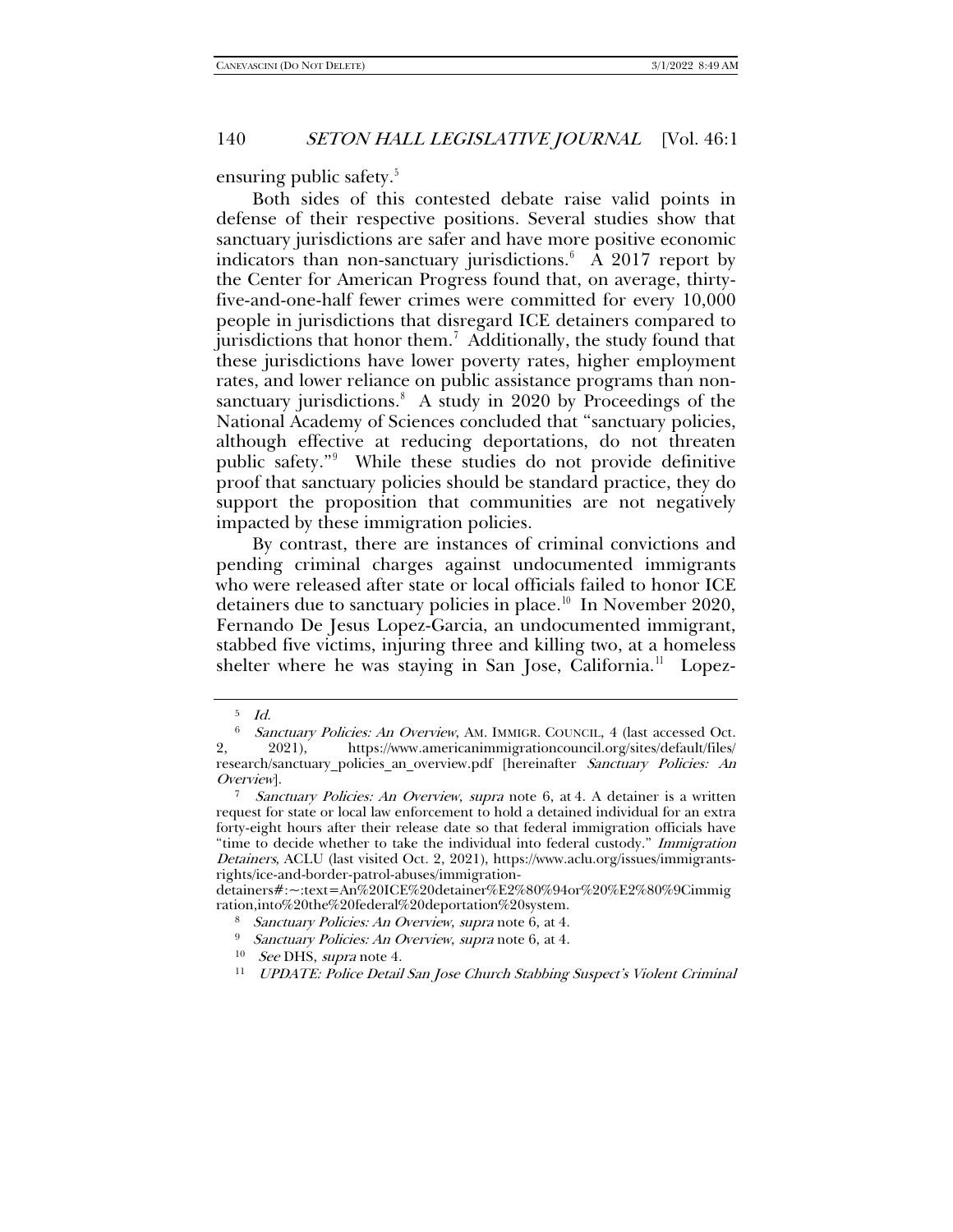Garcia had prior convictions of assault with a deadly weapon and felony domestic violence.<sup>12</sup> The police had previously arrested Lopez-Garcia for misdemeanor domestic violence, resulting in the issuance of an immigration detainer.<sup>[13](#page-2-1)</sup> Due to California's sanctuary policies, the detainer was not honored and Lopez-Garcia was released from state custody without alerting ICE.<sup>14</sup> Instances like these attract media attention on account of the divisive nature of sanctuary policies. Stories such as Lopez-Garcia's trigger doubt and skepticism about the value and benefit of sanctuary policies—even though these instances of criminal behavior do not represent the vast majority of undocumented immigrants living in the country.

In response to the lack of cooperation between state and local jurisdictions and federal immigration officers, the Attorney General put conditions on police funding grants for the 2017 fiscal year in an attempt to discourage jurisdictions from establishing sanctuary policies.<sup>[15](#page-2-3)</sup> There is currently a circuit split that exists over whether the Attorney General is statutorily authorized to implement three immigration-related conditions on Edward Byrne Memorial Justice Assistance Grant Program ("Byrne JAG") funding.[16](#page-2-4) These three conditions are referred to as the Notice, Access, and Certification (or "Compliance") Conditions.<sup>[17](#page-2-5)</sup> Jurisdictions that have implemented "sanctuary policies" are especially at risk of losing the Byrne JAG grant funding because their policies are not typically in compliance

<span id="page-2-4"></span><sup>16</sup> See City & Cnty. of S.F. v. Barr, 965 F.3d 753 (9th Cir. 2020); City of Chicago v. Barr, 961 F.3d 882 (7th Cir. 2020); City of Providence v. Barr, 954 F.3d 23 (1st Cir. 2020); New York v. U.S. Dep't of Just., 951 F.3d 84 (2d Cir. 2020); City of Phila. v. Att'y Gen. of the U.S., 916 F.3d 276 (3d Cir. 2019).

<span id="page-2-5"></span><sup>17</sup> SARAH HERMAN PECK, CONG. RSCH. SERV., LSB10126, DOJ GRANT CONDITIONS TARGETING SANCTUARY JURISDICTIONS: LITIGATION UPDATE 1 (2018).

<span id="page-2-0"></span>History, Repeat Deportations, S.F. BAY AREA NEWS (Nov. 25, 2020), https://sanfrancisco.cbslocal.com/2020/11/25/update-police-identify-san-josechurch-stabbing-suspect-detail-lengthy-criminal-history/.  $12$  Id.

<sup>13</sup> Id.

 $14$  *Id.* 

<span id="page-2-3"></span><span id="page-2-2"></span><span id="page-2-1"></span><sup>15</sup> Attorney General Sessions Announces Immigration Compliance Requirements for Edward Byrne Memorial Justice Assistance Grant Programs, U.S. DEP'T OF JUST. (July 25, 2017), https://www.justice.gov/opa/pr/attorney-generalsessions-announces-immigration-compliance-requirements-edward-byrnememorial.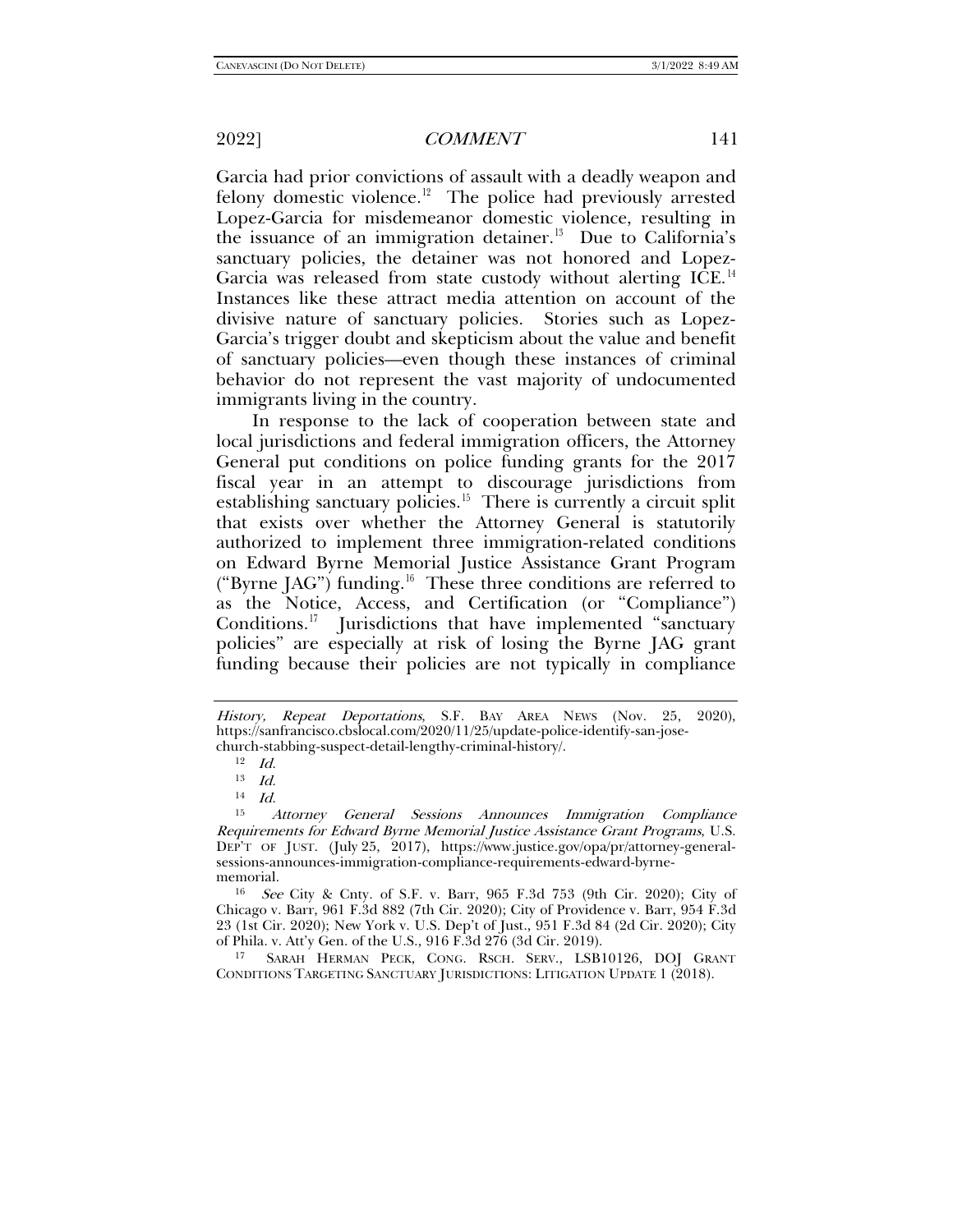with these newly implemented conditions. Through analyzing existing circuit precedent, this Comment explores whether the Attorney General has the statutory authority to implement the immigration conditions.

Part II of this Comment provides background information on the history and current state of sanctuary jurisdictions in the country, the Byrne JAG grant program itself, and the challenged conditions imposed on Byrne JAG grant applications for fiscal year 2017. Part III summarizes each circuit's current position, examines the reasoning behind the Third, First, Seventh, and Ninth Circuits' decisions to strike down the conditions, and the Second Circuit's contrary decision to uphold the challenged conditions. Part IV analyzes the circuits' reasonings and concludes that the Access and Notice Conditions are not statutorily authorized through either the Byrne JAG statute itself or through the assigned Assistant Attorney General duties statute. Part IV also concludes that a provision of the Byrne JAG statute authorizes the Certification Condition and permits the Attorney General to require grant recipients to comply with 8 U.S.C. § 1373 because this provision qualifies as an "applicable Federal law." It will also look into the greater federalism concerns that could become implicated by allowing this kind of statutory interpretation.

## II. BACKGROUND

### A. Sanctuary Jurisdictions

The term "sanctuary jurisdiction" refers to states and cities that have enacted a range of measures limiting their participation in the federal government's enforcement of immigration law.<sup>18</sup> The utilization of sanctuary policies The utilization of sanctuary policies originated from the response of a network of religious organizations that offered assistance to a wave of nearly one million Salvadoran and Guatemalan immigrants in the 1980s.<sup>19</sup>

<span id="page-3-0"></span><sup>18</sup> SARAH HELMAN PECK, CONG. RSCH SERV., R44795, "SANCTUARY" JURISDICTION: FEDERAL, STATE, AND LOCAL POLICIES AND RELATED LITIGATION 3 (2019).

<span id="page-3-1"></span><sup>&</sup>lt;sup>19</sup> Sanctuary Policy FAQ, NAT'L CONF. OF STATE LEGISLATURES (June 20, 2019), https://www.ncsl.org/research/immigration/sanctuary-policy-faq635991795.aspx.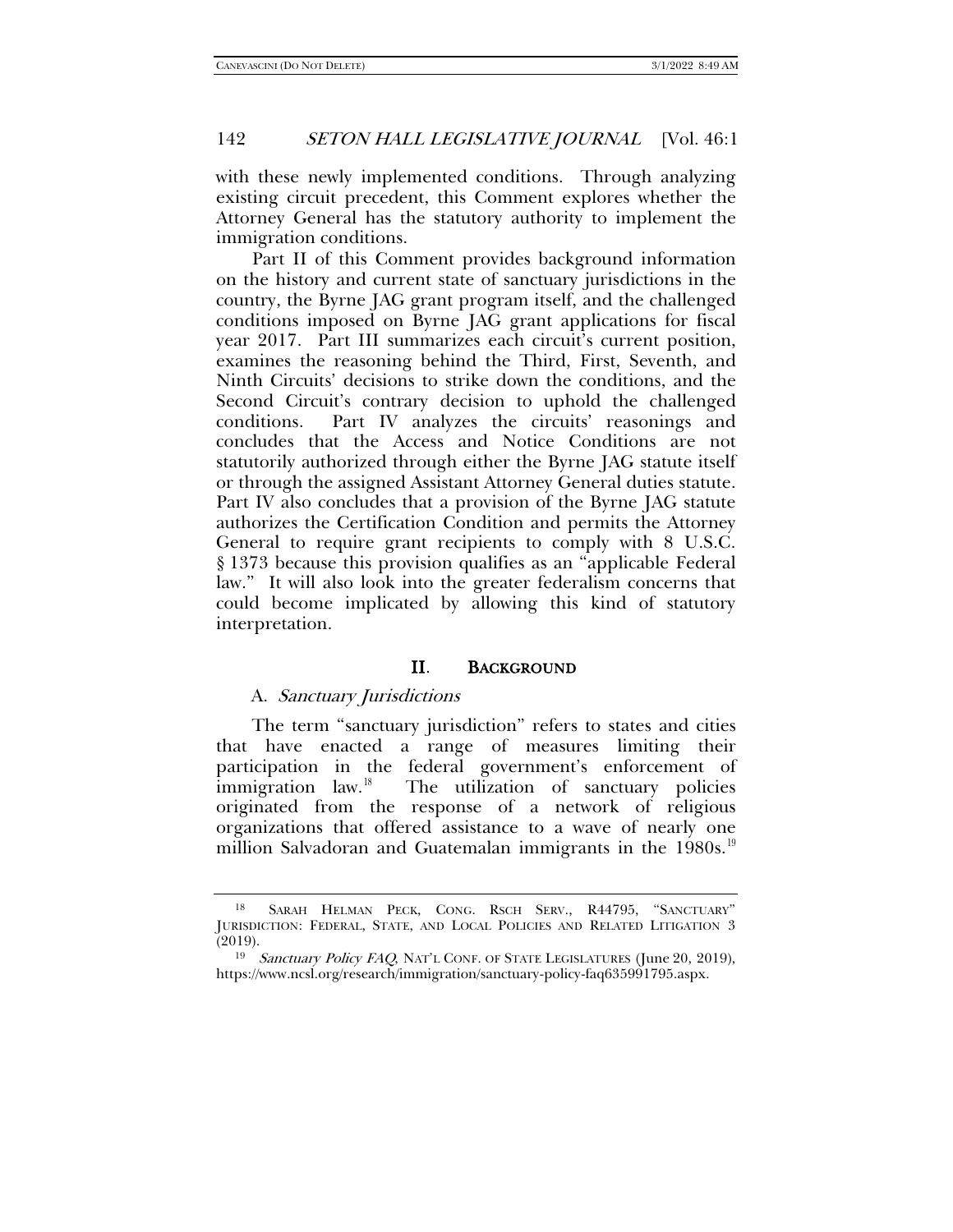These religious groups offered jobs, legal aid, food, and medical care to the asylum seekers.<sup>20</sup> In 1989, shortly following this wave of immigrants, San Francisco became the first city to formally enact what was later labeled a sanctuary policy.<sup>21</sup> The ordinance prohibited city funds and resources from being used "to assist in the enforcement of federal immigration law or to gather information regarding the immigration status of individuals" within the city unless required by federal or state law.<sup>[22](#page-4-2)</sup>

The immigration-related policies that lead to a jurisdiction being categorized as a sanctuary jurisdiction tend to vary since there is no explicit definition of the term.<sup>[23](#page-4-3)</sup> Despite the lack of explicit and standardized sanctuary jurisdiction practices, these policies fit into some overarching categories that: (1) restrict police from arresting people based on federal immigration violations or using civil immigration warrants to detain people; (2) prohibit 287(g) agreements (agreements between local or state police and the Department of Homeland Security ["DHS"] that deputize certain police officers to carry out functions normally performed by federal immigration agents); $^{24}$  $^{24}$  $^{24}$  (3) prevent contracts allowing undocumented immigrants to be held in detention; (4) prevent detention facilities; (5) restrict city officials from inquiring about one's immigration status; (6) restrict sharing undocumented immigrants' information with the federal government; (7) restrict responses to detainers; and (8) policies that do not allow ICE into local jails without a warrant.<sup>25</sup> A common sanctuary policy is to place restrictions on holding undocumented immigrants in jails after ICE has issued a detainer for the individual.<sup>26</sup> A detainer refers to the written request, in which ICE asks that an arrested individual not be released from jail for up to forty-eight hours, so ICE can take custody of them.<sup>[27](#page-4-7)</sup>

<sup>20</sup> Id.

 $^{21}\;$   $Id.$ 

<sup>22</sup> Id.

<sup>&</sup>lt;sup>23</sup> Sanctuary Policies: An Overview, supra note [6,](#page-1-0) at 1.<br><sup>24</sup> The 287(g) Program: An Overview, AM. IMMIGR. COUNCIL, 1 (July 2021),

<span id="page-4-7"></span><span id="page-4-6"></span><span id="page-4-5"></span><span id="page-4-4"></span><span id="page-4-3"></span><span id="page-4-2"></span><span id="page-4-1"></span><span id="page-4-0"></span>https://www.americanimmigrationcouncil.org/sites/default/files/research/the\_287g\_p rogram\_an\_overview.pdf.

<sup>&</sup>lt;sup>25</sup> Sanctuary Policies: An Overview, supra note [6,](#page-1-0) at 2–3.<br><sup>26</sup> Sanctuary Policies: An Overview, supra note 6, at 3.<br><sup>27</sup> Sanctuary Policy FAO NAT'I CONF STATE LECIS AT

Sanctuary Policy FAQ, NAT'L CONF. STATE LEGISLATURES (June 20, 2019),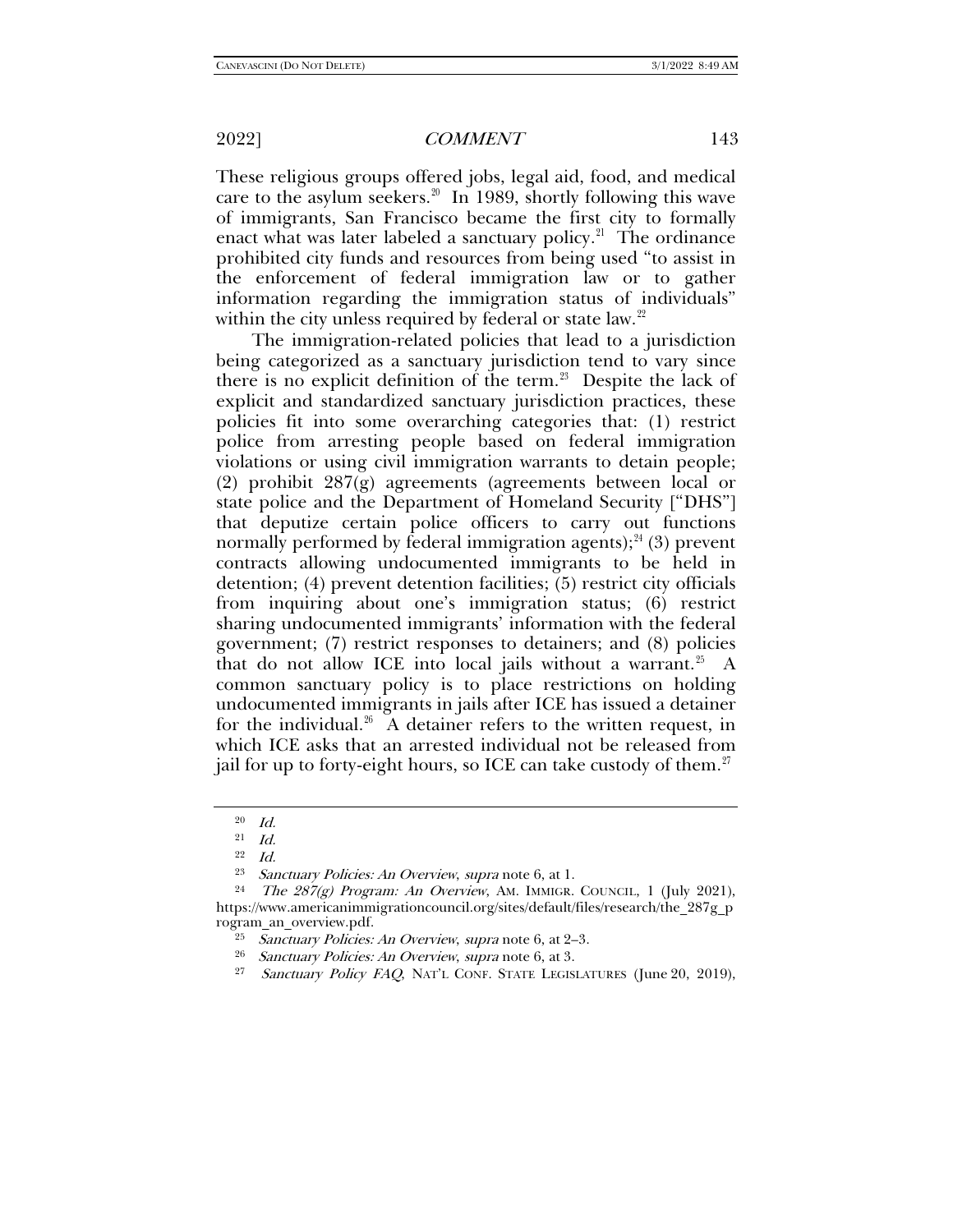The number of sanctuary jurisdictions has dramatically increased since San Francisco's first ordinance in the late 1980s. Prior to President Obama taking office in 2009, there were only forty sanctuary jurisdictions throughout the country.<sup>[28](#page-5-1)</sup> By the 2016 election, there were 300 sanctuary jurisdictions. $^{29}$  $^{29}$  $^{29}$  Following President Trump winning the 2016 election, and prior to his inauguration, thirty-eight more jurisdictions announced that they would become sanctuary jurisdictions.<sup>30</sup> Within the first year of President Trump taking office, the number of sanctuary jurisdictions throughout the country increased to  $564$ .<sup>[31](#page-5-4)</sup>

### B. The Byrne JAG Program

<span id="page-5-0"></span>The Edward Byrne Memorial Justice Assistance Grant Program provides funding to states and localities to support a broad range of criminal justice projects. $32$  These initiatives include funding for law enforcement, crime prevention and education, prosecution, technology improvements, drug treatment, crime victim and witness assistance, and corrections.<sup>33</sup> The total amount of funding is around \$445 million per fiscal year.<sup>34</sup> The Byrne JAG program is a formula grant, and funding is determined by a state's share of the national population and the state's number of reported violent crimes.<sup>[35](#page-5-8)</sup> Forty percent of each state's grant is then directly given to units of the state's local government based on each localities' proportion of the three-year average of violent crimes.<sup>36</sup> Congress combined the Edward Byrne Memorial Formula Grant Program and the Local Law

 $^{33}\quad Id.$ 

<span id="page-5-9"></span><span id="page-5-8"></span><span id="page-5-7"></span><span id="page-5-6"></span><sup>34</sup> NATHAN JAMES, CONG. RSCH SERV., IF10691, THE EDWARD BYRNE MEM'L JUST. ASSISTANCE GRANT (JAG) PROGRAM 2 (2020) [hereinafter NATHAN JAMES].

https://www.ncsl.org/research/immigration/sanctuary-policy-faq635991795.aspx.

<span id="page-5-2"></span><span id="page-5-1"></span><sup>&</sup>lt;sup>28</sup> Sanctuary Jurisdictions Nearly Double Since President Trump Promised to Enforce Our Immigration Laws, FED'N FOR AM. IMMIGR. REFORM, 1 (May 2018), https://www.fairus.org/sites/default/files/2018-05/Sanctuary-Report-FINAL-2018.pdf.

 $29$  Id.

 $30$  *Id.* at 2.

<sup>31</sup> Id.

<span id="page-5-5"></span><span id="page-5-4"></span><span id="page-5-3"></span><sup>32</sup> Edward Byrne Memorial Justice Assistance Grant (JAG) Program: Overview, BUREAU JUST. ASSISTANCE, https://bja.ojp.gov/program/jag/overview (last visited Oct. 2, 2021).

<sup>&</sup>lt;sup>35</sup> NATHAN JAMES, *supra* note [34,](#page-5-0) at 1.<br><sup>36</sup> NATHAN JAMES, *supra* note 34, at 1.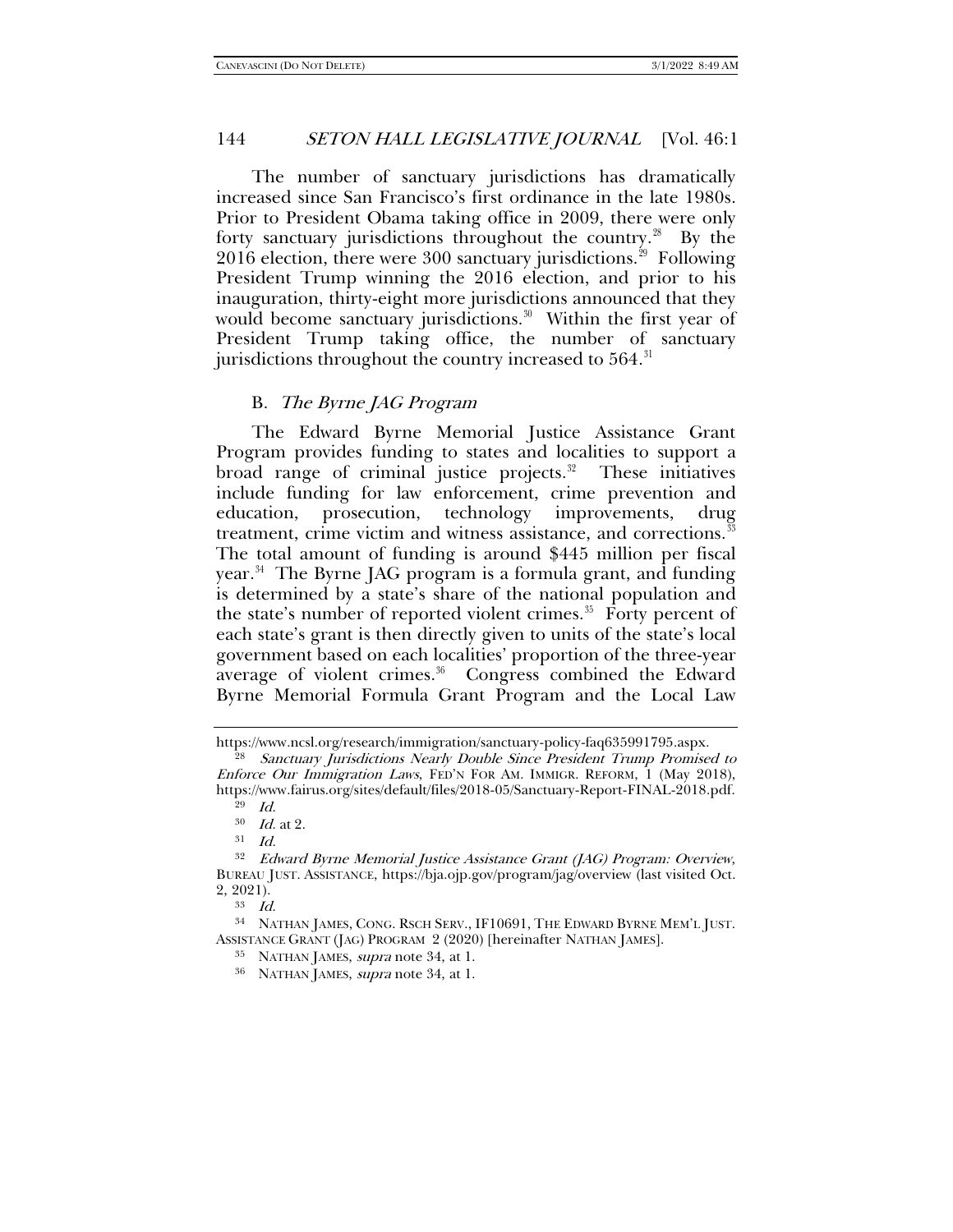Enforcement Block Grant Program to form the current Byrne JAG program through the Violence Against Women and Department of Justice Reauthorization Act of  $2005.^{37}$  This consolidation was meant to simplify the application process for these funding programs.<sup>[38](#page-6-1)</sup>

The program is codified in 34 U.S.C.  $\S$ § 10151–10158.<sup>39</sup> Grant recipients must certify that the grant-funded programs meet all the requirements of the statute, all the application material is correct, "there has been appropriate coordination with affected agencies" (the "coordination provision"), and "the applicant will comply with all provisions of this part and all other applicable Federal laws."<sup>[40](#page-6-3)</sup> The statute also requires, for each covered fiscal year, that the recipient "shall maintain and report such data, records, and information (programmatic and financial) as the Attorney General may reasonably require" (the "data or information reporting provision"). $41$  Additionally, the Attorney General has a rulemaking provision that allows him to issue rules to assist in carrying out the program. $42$ 

## C. The Challenged Conditions

The phrase "challenged conditions" refers to the three immigration-related conditions that have been placed on Byrne JAG funds, which consist of the Certification or Compliance Condition, the Access Condition, and the Notification Condition. $43$  In 2016, an investigation conducted by the Department of Justice's ("DOJ") Inspector General revealed that there was a significant decline in the cooperation of state and local entities with federal immigration authorities.<sup>[44](#page-6-7)</sup> As a result of this report, in July 2016, Attorney General Lynch identified 8 U.S.C. § 1373 as "an applicable Federal law" for Byrne JAG

<span id="page-6-2"></span><span id="page-6-1"></span><span id="page-6-0"></span><sup>37</sup> NATHAN JAMES, CONG. RSCH. SERV., RS22416, EDWARD BYRNE MEMORIAL JUSTICE ASSISTANCE GRANT (JAG) PROGRAM 2 (2013).

<sup>38</sup> Id.

<sup>39</sup> New York v. U.S. Dep't of Just., 951 F.3d 84, 92 (2d Cir. 2020).

<sup>40</sup> 34 U.S.C. § 10153(a)(5).

<sup>41</sup> 34 U.S.C. § 10153(a)(4).

<sup>42</sup> 34 U.S.C. § 10155.

<span id="page-6-7"></span><span id="page-6-6"></span><span id="page-6-5"></span><span id="page-6-4"></span><span id="page-6-3"></span><sup>43</sup> SARAH HERMAN PECK, CONG. RSCH. SERV., LSB10126, DOJ GRANT CONDITIONS TARGETING SANCTUARY JURISDICTIONS: LITIGATION UPDATE 1–2 (2018).<br><sup>44</sup> New York, 951 F.3d at 98.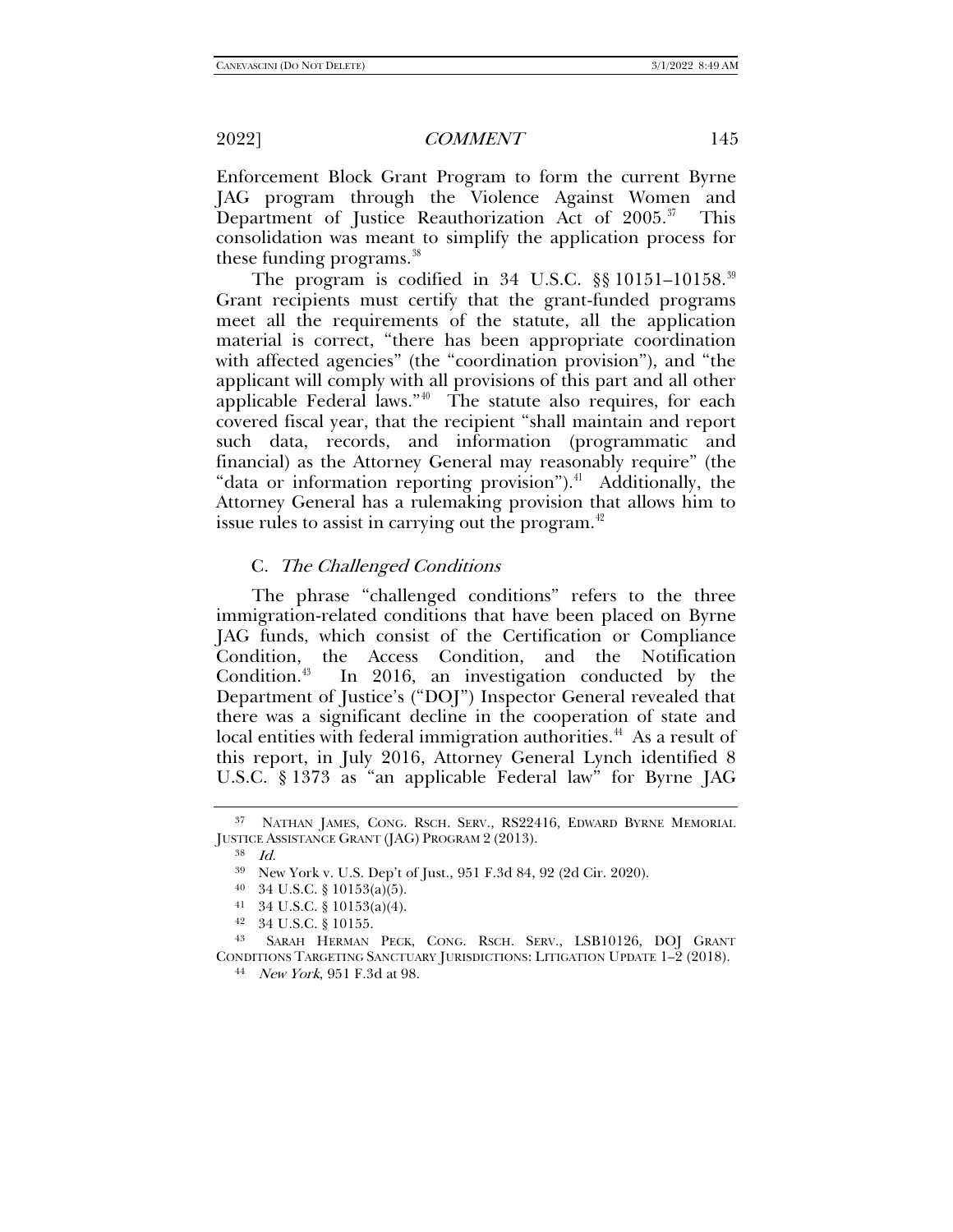grants.[45](#page-7-0) Under Section 1373, state and local governments cannot prohibit or restrict any government entity from sending or receiving information relating to immigration status. [46](#page-7-1) Following the transition of the Obama administration to the Trump administration, Attorney General Sessions released a notice that there would be three new conditions placed on Byrne JAG funding grants with the goal of "increas[ing] information sharing between federal, state, and local law enforcement, ensuring that federal immigration authorities have the information they need to enforce immigration laws and keep our communities safe."[47](#page-7-2)

The Compliance Condition requires grant recipients to certify that they are compliant with 8 U.S.C. § 1373.<sup>[48](#page-7-3)</sup> The Access Condition requires that immigration enforcement officers have access to jails and prisons where undocumented immigrants are housed so that ICE officers can meet with them and inquire if they are eligible to stay in the country. $49$  The Notice Condition requires that recipients have a policy in place to ensure that DHS will be notified 48-hours prior to the release of immigrants who are in the state's or locality's custody and wanted for removal from the United States.<sup>[50](#page-7-5)</sup>

### III. CIRCUIT COURT SUMMARY

After the Attorney General announced the challenged conditions would apply to Byrne JAG applications, lawsuits sprang up all around the country, seeking to enjoin imposing these conditions on grants. $51$  The key issue placed before the circuits was whether Congress had given statutory authority to

 $45$  *Id.* at 99.

<sup>46</sup> 8 U.S.C. § 1373(a).

<span id="page-7-2"></span><span id="page-7-1"></span><span id="page-7-0"></span><sup>47</sup> Attorney General Sessions Announces Immigration Compliance Requirements for Edward Byrne Memorial Justice Assistance Grant Programs, U.S. DEP'T OF JUST. (July 25, 2017), https://www.justice.gov/opa/pr/attorney-generalsessions-announces-immigration-compliance-requirements-edward-byrnememorial.

<span id="page-7-6"></span><span id="page-7-5"></span><span id="page-7-4"></span><span id="page-7-3"></span><sup>48</sup> SARAH HERMAN PECK, CONG. RSCH. SERV., LSB10126, DOJ GRANT CONDITIONS TARGETING SANCTUARY JURISDICTIONS: LITIGATION UPDATE 1 (2018).<br><sup>49</sup> Id. at 1–2.

<sup>50</sup> Id.

 $51$  *Id.* at 1.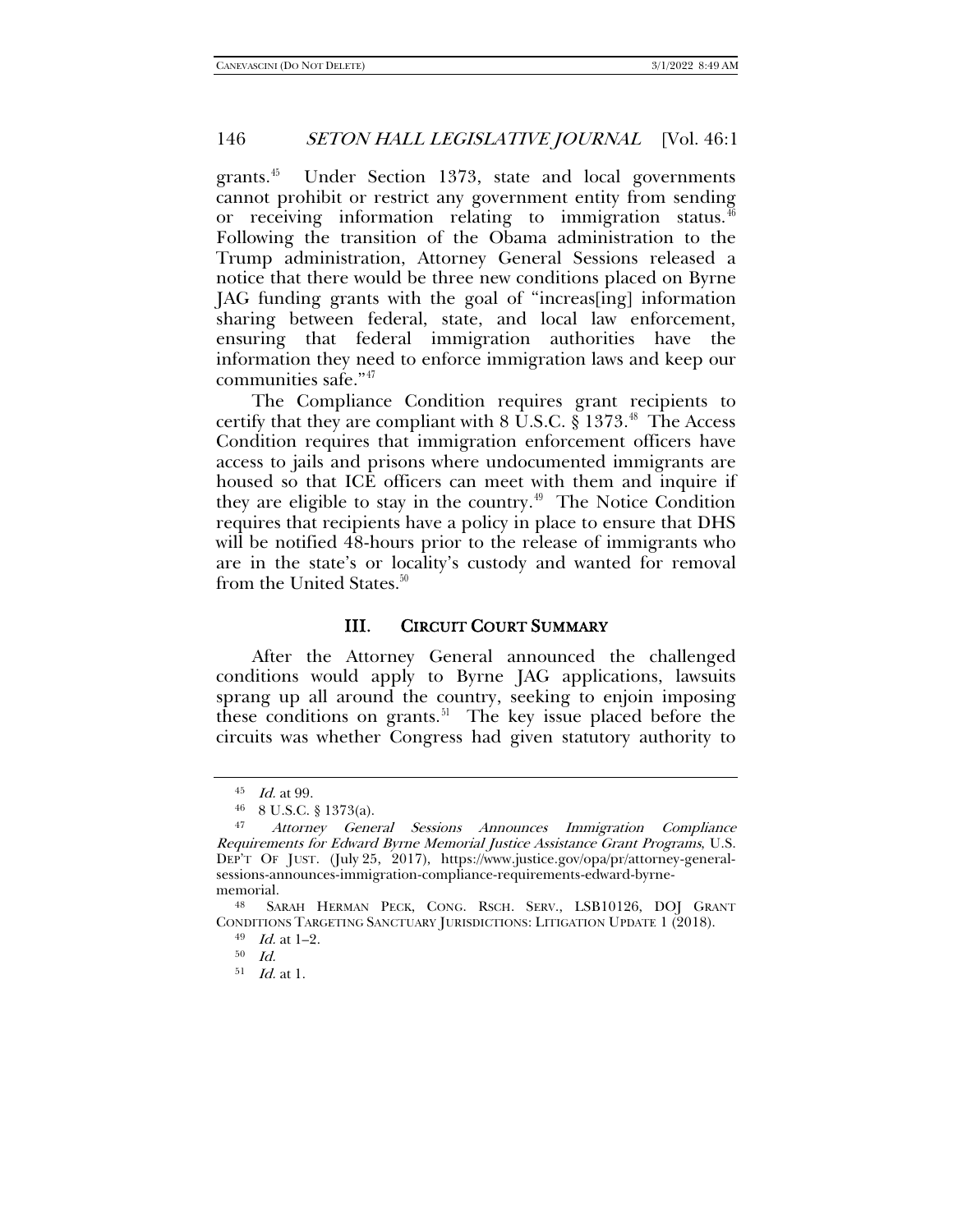the Attorney General to impose these conditions on Byrne JAG grants. $52$  To answer this question, the circuits analyzed whether this power was granted through the Byrne JAG statute or, alternatively, by 34 U.S.C. § 10102, which outlines the duties and functions of the Assistant Attorney General.<sup>53</sup> In addition to determining if the challenged conditions are statutorily authorized, the Certification Condition required the courts to determine whether the Attorney General could mandate compliance with 8 U.S.C. § 1373 by labeling it as an applicable federal law.<sup>[54](#page-8-2)</sup>

## A. Circuits That Have Struck Down the Challenged Conditions

Four of the five circuits that have decided this issue have struck down the challenged conditions on the grounds that the Attorney General did not have statutory authority to implement them.[55](#page-8-3) The Third Circuit was the first to hear this issue about the challenged conditions' legality, through a case arising out of Philadelphia.<sup>56</sup> Philadelphia implemented policies that limited sharing immigration-related information with federal officials, limited federal officials' access to city prisons, and limited the coordination between federal and city officials with regards to releasing undocumented immigrants from city custody.<sup>[57](#page-8-5)</sup> The city defended these policies as necessary to "help foster trust between the immigrant community and law enforcement."<sup>58</sup> In response, DOJ made a preliminary determination of

58 Id.

<span id="page-8-0"></span><sup>52</sup> City & Cnty. of S.F. v. Barr, 965 F.3d 753, 759–60 (9th Cir. 2020); City of Chicago v. Barr, 961 F.3d 882, 891–92 (7th Cir. 2020); City of Providence v. Barr, 954 F.3d 23, 31 (1st Cir. 2020); New York v. U.S. Dep't of Just., 951 F.3d 84, 90 (2d Cir. 2020); City of Phila. v. Att'y Gen. of the U.S., 916 F.3d 276, 279 (3d Cir. 2019).

<span id="page-8-1"></span><sup>53</sup> City & Cnty. of S.F., 965 F.3d at 760–61; City of Chicago, 961 F.3d at 892– 93; City of Providence, 954 F.3d at 32, 39; New York, 952 F.3d at 101, 104, 116, 121; City of Phila., 916 F.3d at 284–88.

<span id="page-8-2"></span><sup>54</sup> City & Cnty. of S.F., 965 F.3d at 761–64; City of Chicago, 961 F.3d at 898; City of Providence, 954 F.3d at 36–39; New York, 952 F.3d at 105–11; City of Phila., 916 F.3d at 288–91.

<span id="page-8-6"></span><span id="page-8-5"></span><span id="page-8-4"></span><span id="page-8-3"></span> $55$  City & Cnty. of S.F., 965 F.3d at 757; City of Chicago, 961 F.3d at 887; City of Providence, 954 F.3d at 27; City of Phila., 916 F.3d at 279.

<sup>56</sup> City of Phila., 916 F.3d at 279.

<sup>57</sup> Id. at 282.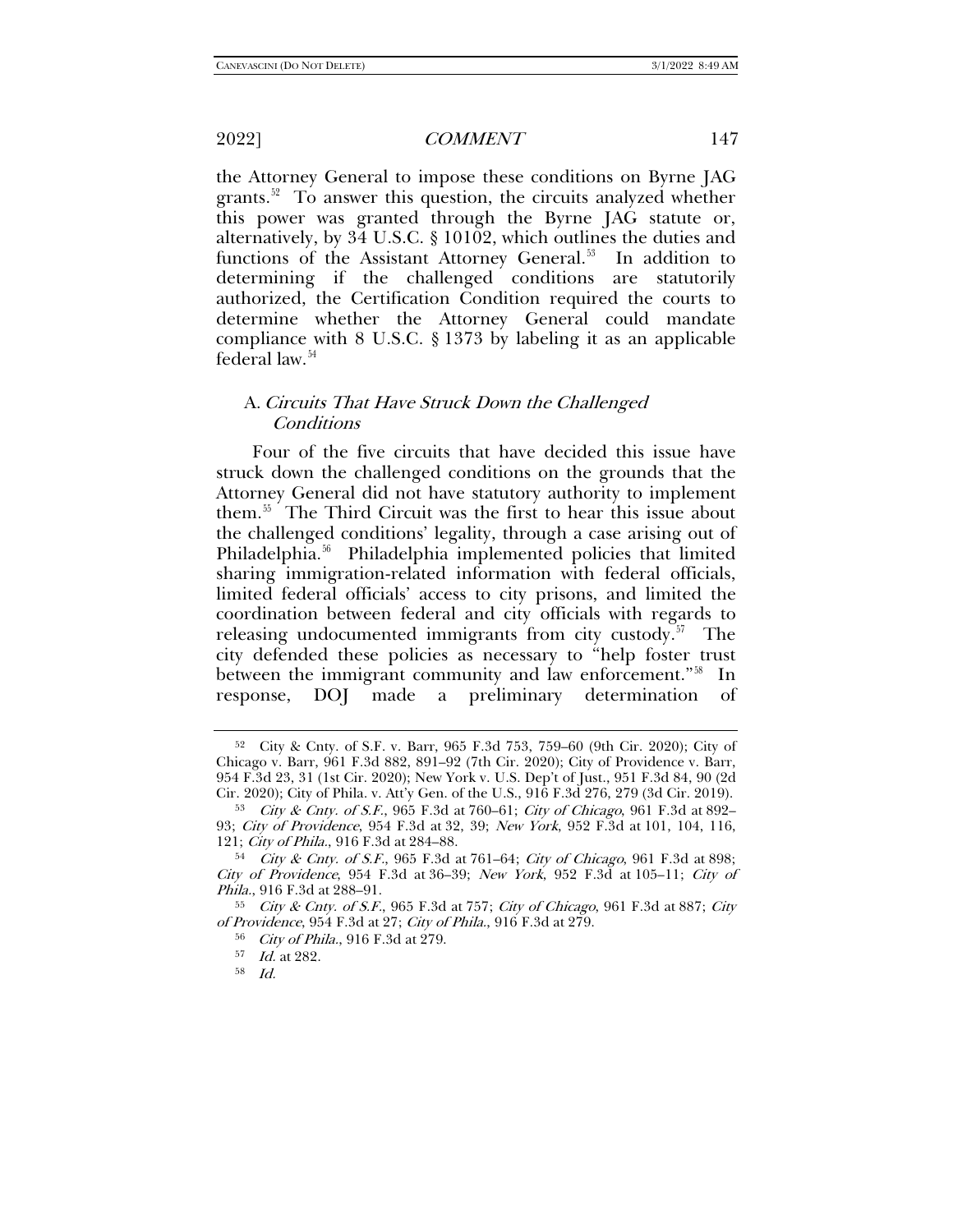Philadelphia's fiscal year 2017 Byrne JAG application, notifying the city that several laws, practices, or policies violated 8 U.S.C. § 1373.<sup>59</sup> Accordingly, Philadelphia filed a complaint seeking to enjoin the DOJ from implementing the challenged conditions, as well as a writ of mandamus compelling the release of the city's  $2017$  Byrne JAG funds.<sup>60</sup>

Philadelphia asserted five arguments in its complaint as to why it was entitled to relief. $61$  First, DOJ violated the Administrative Procedure Act ("APA") and the separation of powers doctrine because it did not have the authority to implement these conditions. $62$  Second, the conditions violated the APA because the conditions were enacted arbitrarily and capriciously.<sup>[63](#page-9-4)</sup> Third, DOJ violated the Spending Clause.<sup>64</sup> Fourth, the Certification Condition, as well as Section 1373, violated the Tenth Amendment.<sup>[65](#page-9-6)</sup> Fifth, Philadelphia was in compliance with the conditions.<sup>[66](#page-9-7)</sup>

The district court first granted a preliminary injunction and then, at a later time, granted summary judgment for the city on all claims, as well as a permanent injunction ordering DOJ to distribute Philadelphia's grant funding.<sup>[67](#page-9-8)</sup>

On appeal, the Third Circuit only addressed whether the Attorney General had statutory authority to implement the challenged conditions and did not analyze the city's other arguments.<sup>68</sup> The Attorney General asserted three possible The Attorney General asserted three possible sources of authority to implement the challenged conditions: the Byrne JAG statute, 34 U.S.C. § 10102(a), which outlined the duties of the Assistant Attorney General, and 34 U.S.C. § 10153(a)(5)(D), which required compliance with "all other

<span id="page-9-0"></span><sup>59</sup> Id.

<span id="page-9-1"></span> $60$  *Id.* 

<span id="page-9-2"></span><sup>61</sup> Id. at 282–83.

 $62$  *City of Phila.*, 916 F.3d at 283.

Id.

<sup>64</sup> Id.

<sup>65</sup> Id.

<sup>66</sup> Id.

<span id="page-9-9"></span><span id="page-9-8"></span><span id="page-9-7"></span><span id="page-9-6"></span><span id="page-9-5"></span><span id="page-9-4"></span><span id="page-9-3"></span><sup>&</sup>lt;sup>67</sup> Id.<br><sup>68</sup> City of Phila., 916 F.3d at 284. Because the court found that the challenged conditions exceeded the Attorney General's statutory authority, it did not have to make determinations as to Philadelphia's other arguments. Id. at 291.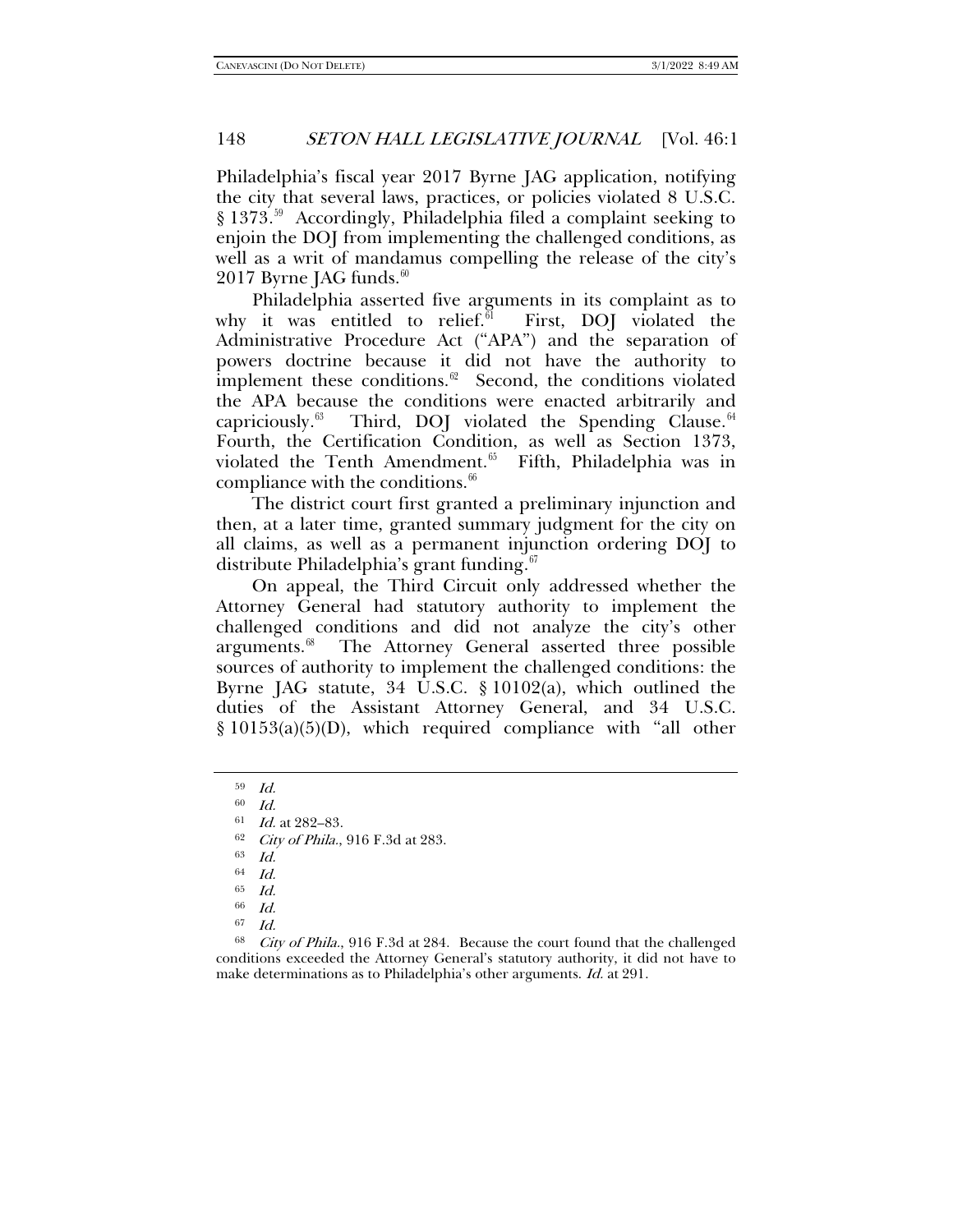applicable Federal laws," as authorization for the Certification  $\overline{\text{Condition}}$ .<sup>[69](#page-10-0)</sup>

First, the Third Circuit looked at whether the Byrne JAG statute provided authority to implement the Notice and Access Conditions and ultimately held that it did not.<sup>[70](#page-10-1)</sup> The court reasoned that, while the statute required data reporting and coordination between affected agencies, interpreting this to grant authority for the challenged conditions would stretch the language "too far."<sup>71</sup> As for the data reporting provision, the court explained that it was explicitly limited to only "programmatic and financial" information, which these conditions did not involve.<sup>72</sup> The court further reasoned that because the coordination provision was phrased in the past tense, stating that there "has been" appropriate coordination, there were no grounds for imposing ongoing coordination and only required coordination in connection with the grant application.<sup>73</sup> Additionally, the court explained that the statute and other parts of the U.S. Code explicitly laid out circumstances when the Attorney General could withhold or reallocate grant funds, but these never authorized that the Attorney General could withhold all grant funds for any reason.<sup>[74](#page-10-5)</sup>

Next, the Third Circuit concluded that the Attorney General did not have authority to implement the challenged conditions through 34 U.S.C.  $\S 10102(a)(6)$ , which states that the Assistant Attorney General can "exercise such other powers and functions as may be vested in the Assistant Attorney General . . . including placing special conditions on all grants.<sup>575</sup> The court reasoned that the plain text of this statute only allowed the Assistant Attorney General to place special conditions to the extent that the Attorney General or a statute vested power to him.<sup>[76](#page-10-7)</sup> The Third Circuit also noted that the five subsections preceding

<sup>69</sup> Id. at 284.

<sup>70</sup> Id. at 284–87.

 $\frac{71}{72}$  *Id.* at 285.

<span id="page-10-7"></span><span id="page-10-6"></span><span id="page-10-5"></span><span id="page-10-4"></span><span id="page-10-3"></span><span id="page-10-2"></span><span id="page-10-1"></span><span id="page-10-0"></span>Id. Programmatic meaning information related to the grant-funded programs.

<sup>73</sup> Id.

<sup>74</sup> City of Phila., 916 F.3d at 286.

<sup>75</sup> Id. at 287.

<sup>76</sup> Id. at 287–88.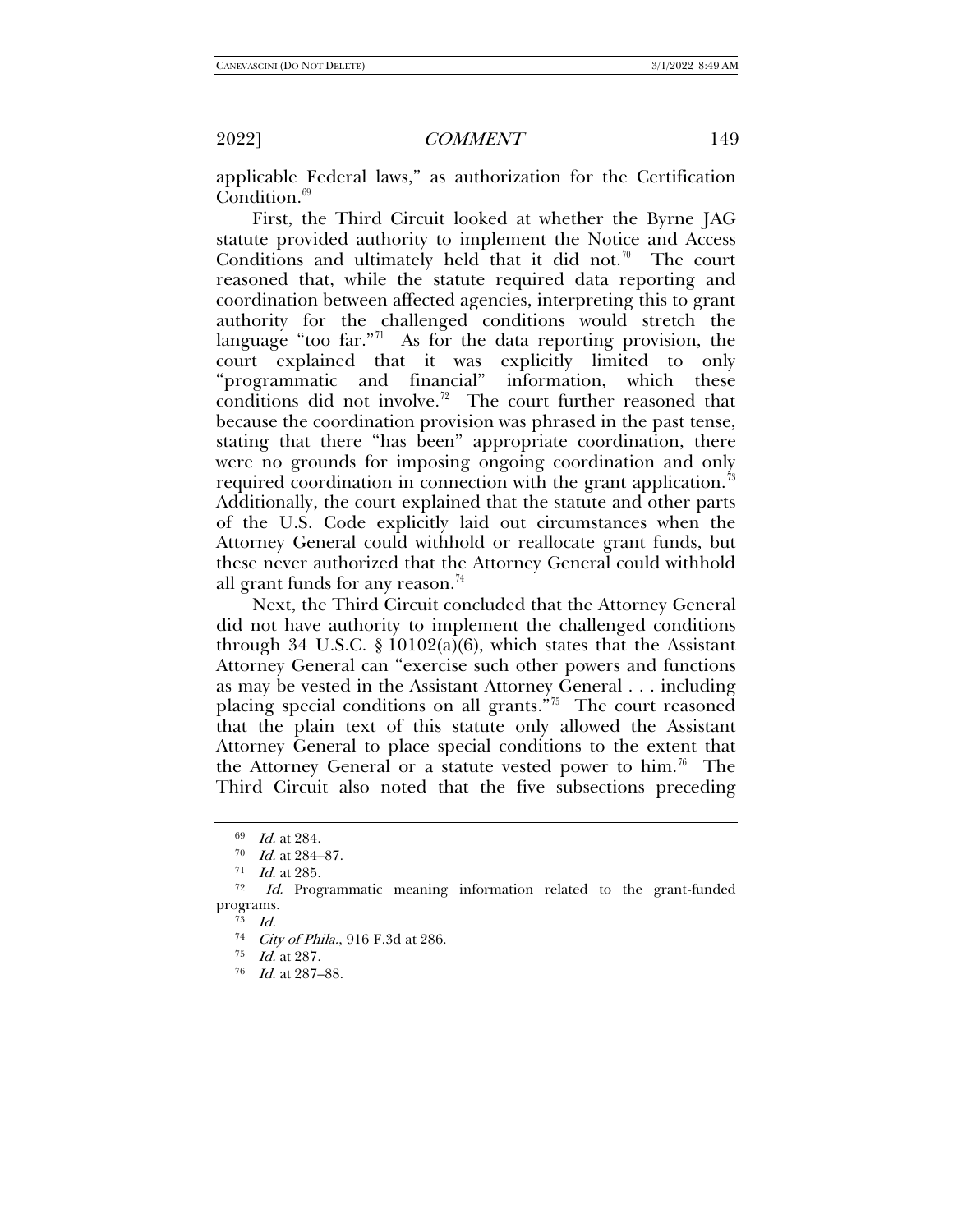subsection six in 34 U.S.C.  $\S 10102(a)^{77}$  $\S 10102(a)^{77}$  $\S 10102(a)^{77}$  were of a ministerial nature, and it was hesitant to find that the sixth subsection granted such sweeping power when the statute lacked language to support such a proposition.<sup>[78](#page-11-1)</sup>

The Third Circuit further held that 8 U.S.C. § 1373 was not an applicable law for the purposes of the Certification Condition.<sup>79</sup> According to the court, the term "applicable" was meant to be narrowly interpreted and not to include all possible laws that could independently apply to grant applicants. $80$ Because the other requirements in  $34 \text{ U.S.C. }$  §  $101\overline{53}$ (a)(5) all relate to grant-funded programs, the court found it reasonable and correct to interpret that "all other applicable Federal laws" referred only to laws that apply to grant operations.<sup>81</sup> The court also looked at DOJ's historical practices, which were not in line with such a broad interpretation of "all other applicable Federal laws."[82](#page-11-5) The Third Circuit additionally noted that allowing the Attorney General to implement these challenged conditions would transform the Byrne JAG grant from a formula grant to a

<span id="page-11-4"></span><sup>81</sup> *Id.* at 289–90 (quoting 34 U.S.C. § 10153(a)(5)(D)).

<span id="page-11-0"></span><sup>34</sup> U.S.C. § 10102(a)

The Assistant Attorney General shall–(1) publish and disseminate information on the conditions and progress of the criminal justice systems; (2) maintain liaison with the executive and judicial branches of the Federal and State governments in matters relating to criminal justice; (3) provide information to the President, the Congress, the judiciary, State and local governments, and the general public relating to criminal justice; (4) maintain liaison with public and private educational and research institutions, State and local governments, and governments of other nations relating to criminal justice; (5) coordinate and provide staff support to coordinate the activities of the Office and the Bureau of Justice Assistance, the National Institute of Justice, the Bureau of Justice Statistics, the Office for Victims of Crime, and the Office of Juvenile Justice and Delinquency Prevention; and (6) exercise such other powers and functions as may be vested in the Assistant Attorney General pursuant to this chapter or by delegation of the Attorney General, including placing special conditions on all grants, and determining priority purposes for formula grants.

<span id="page-11-1"></span><sup>&</sup>lt;sup>78</sup> *City of Phila.*, 916 F.3d at 288.<br> $^{79}$  *Id at* 991

*Id.* at 291.

<span id="page-11-3"></span><span id="page-11-2"></span><sup>80</sup> Id. at 289.

<span id="page-11-5"></span><sup>82</sup> Id. at 290.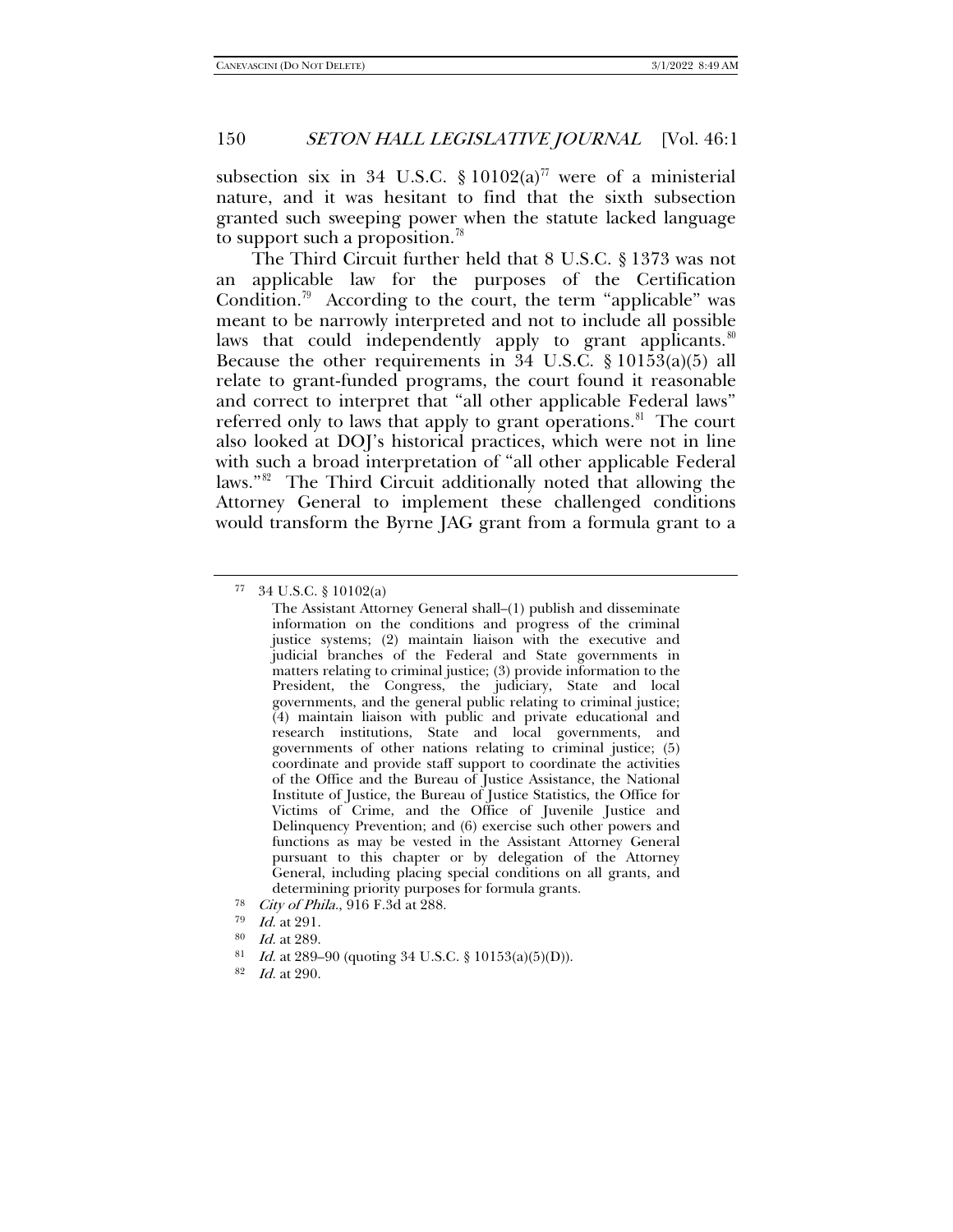discretionary one.<sup>[83](#page-12-0)</sup> Allowing the conditions to be upheld would distort the original purpose and planned distribution of grant funds that Congress put in place when the grant program was codified. Utilizing spending conditions in such a way allows the executive branch to put pressure on states and localities to carry out the administration's policies instead of being able to make policy decisions in the best interest of its jurisdiction.

Following the Third Circuit's decision, the First Circuit was next to strike down the challenged conditions.<sup>84</sup> This suit arose from Providence and Central Falls, Rhode Island ("the Cities").<sup>85</sup> In June 2018, DOJ notified the Cities that it approved their Byrne JAG applications, and it granted each city \$212,112 and  $$28,677$ , respectively.<sup>86</sup> Included in the grant approval letters, DOJ alerted them that they must comply with the three challenged conditions to receive their funding. $87$  The Cities had sanctuary policies in place that conflicted with these conditions.<sup>88</sup> Both cities enacted policies prohibiting police officers from retaining custody based only on an immigration detainer or any other request by federal immigration authorities, absent a warrant.<sup>[89](#page-12-6)</sup> In Providence, police officers could not inquire about someone's immigration status, and Central Falls had a similar policy in place that prevented officers from stopping or asking questions based on someone's immigration status.<sup>90</sup> In response to DOJ's notification of the imposed conditions, the Cities sued DOJ, seeking to enjoin the agency from implementing the challenged conditions on Byrne JAG grants for  $2017.^91$  $2017.^91$ 

The Cities asserted three arguments that overlapped with several of Philadelphia's arguments in City of Philadelphia v. Att'y Gen. of the United States.<sup>[92](#page-12-9)</sup> The Cities argued that DOJ

<span id="page-12-0"></span><sup>83</sup> Id.

<span id="page-12-1"></span><sup>&</sup>lt;sup>84</sup> City of Providence v. Barr, 954 F.3d 23, 45 (1st Cir. 2020).<br><sup>85</sup> Id. at 26.

<span id="page-12-2"></span>

<sup>86</sup> Id. at 29.

<span id="page-12-3"></span><sup>87</sup> Id. at 29–30.

<sup>88</sup> Id. at 30.

<sup>89</sup> Id.

 $^{90}$  *City of Providence*, 954 F.3d at 30.

Id.

<span id="page-12-9"></span><span id="page-12-8"></span><span id="page-12-7"></span><span id="page-12-6"></span><span id="page-12-5"></span><span id="page-12-4"></span> $92$  Compare City of Providence, 954 F.3d at 30 ("In relevant part, the Cities alleged that the DOJ did not possess statutory authority to impose the challenged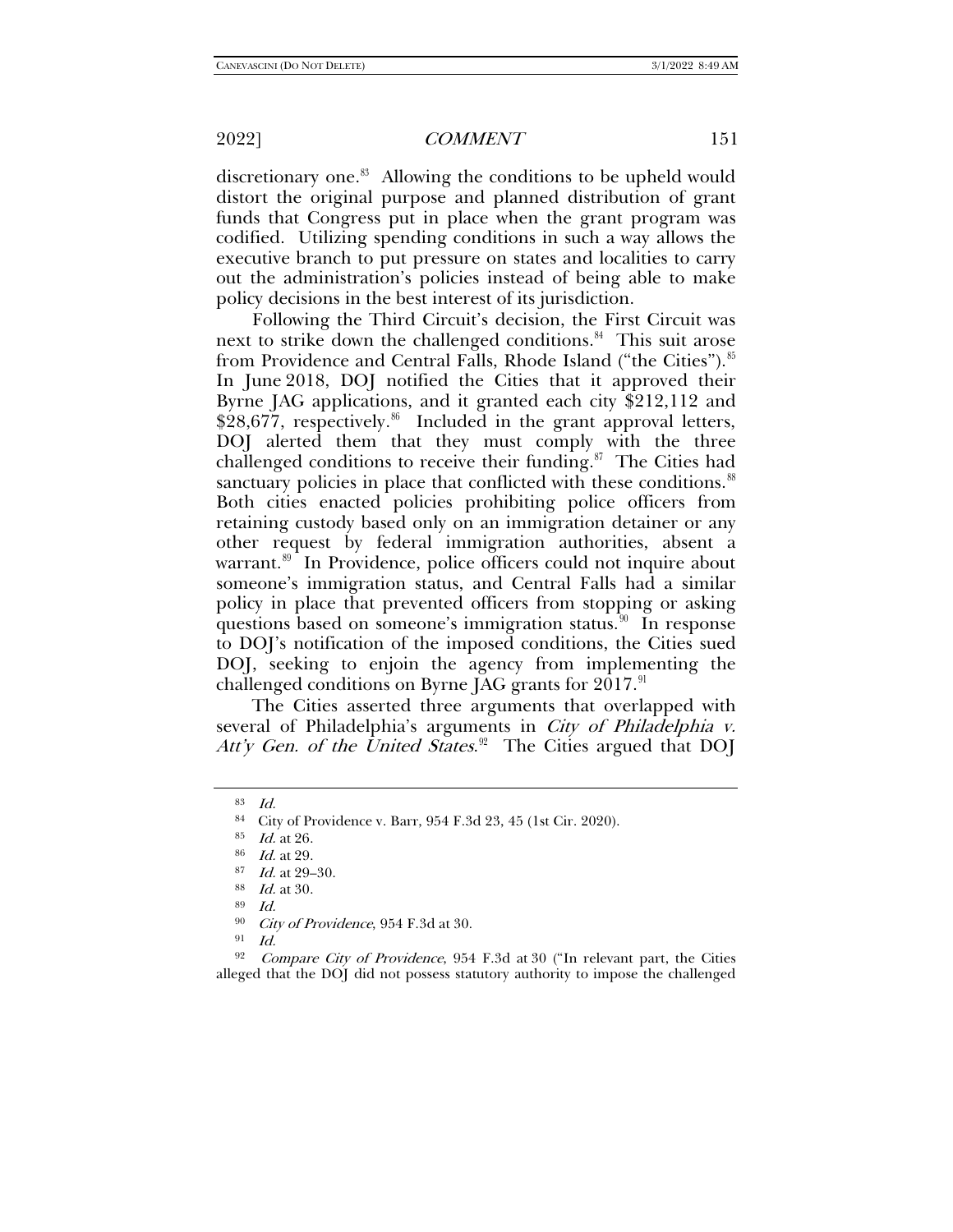lacked statutory authority to implement the challenged conditions, that the implementation of the conditions was arbitrary and capricious, and that the conditions were unconstitutional.<sup>93</sup> The district court found that DOJ did not have statutory authority and granted summary judgment for the Cities, as well as a permanent injunction. $94$  On appeal, DOJ argued that statutory authorization came from either the Byrne JAG statute or the duties and functions provision for the Assistant Attorney General.<sup>[95](#page-13-2)</sup>

The First Circuit held that the Byrne JAG statute itself did not allow DOJ to impose the challenged conditions on grant recipients.<sup>96</sup> First, the court reasoned that the information reporting provision contained within 34 U.S.C. § 10153(a)(4) did not give the Attorney General authority. $\mathfrak{I}$  While grant recipients are required to report both programmatic and fiscal information to the federal government, the court noted that the actions required by the challenged conditions did not fall into the category of programmatic information. $\frac{98}{100}$  $\frac{98}{100}$  $\frac{98}{100}$  Unlike the Third Circuit, the court outlined the more convincing interpretation of programmatic information, defining it as information and data relating to the Byrne JAG grant itself or the programs funded by the grant. $99$  Then, the court addressed whether the coordination provision contained in 34 U.S.C. § 10153(a)(5)(C) authorized the challenged conditions.<sup>100</sup> Based on the statutory construction, specifically Congress's usage of the past tense, the court

<span id="page-13-4"></span><span id="page-13-3"></span><span id="page-13-2"></span><sup>96</sup> See id. at 35.

- <span id="page-13-6"></span><span id="page-13-5"></span>98 Id.
- <sup>99</sup> Id. at 33; City of Phila., 916 F.3d at 285.
- <span id="page-13-7"></span><sup>100</sup> City of Providence, 954 F.3d at 33.

conditions, that the imposition of the challenged conditions was arbitrary and capricious, and that the challenged conditions were unconstitutional."), with City of Phila. v. Att'y Gen. of the U.S., 916 F.3d 276, 282–83 (3d Cir. 2019) ("The City argued that . . . the Department acted ultra vires in enacting the Challenged Conditions in violation of the [APA]" and the Constitution's separation of powers; the Conditions were enacted arbitrarily and capriciously in violation of the APA; they violated the Spending Clause of the Constitution; the Certification Condition and Section 1373 violated the Tenth Amendment of the Constitution; and the City was, in fact, in substantial compliance with the Challenged Conditions.").

<span id="page-13-0"></span><sup>93</sup> City of Providence, 954 F.3d at 30.

<span id="page-13-1"></span><sup>94</sup> Id.

<sup>95</sup> Id. at 31.

<sup>97</sup> City of Providence, 954 F.3d at 32.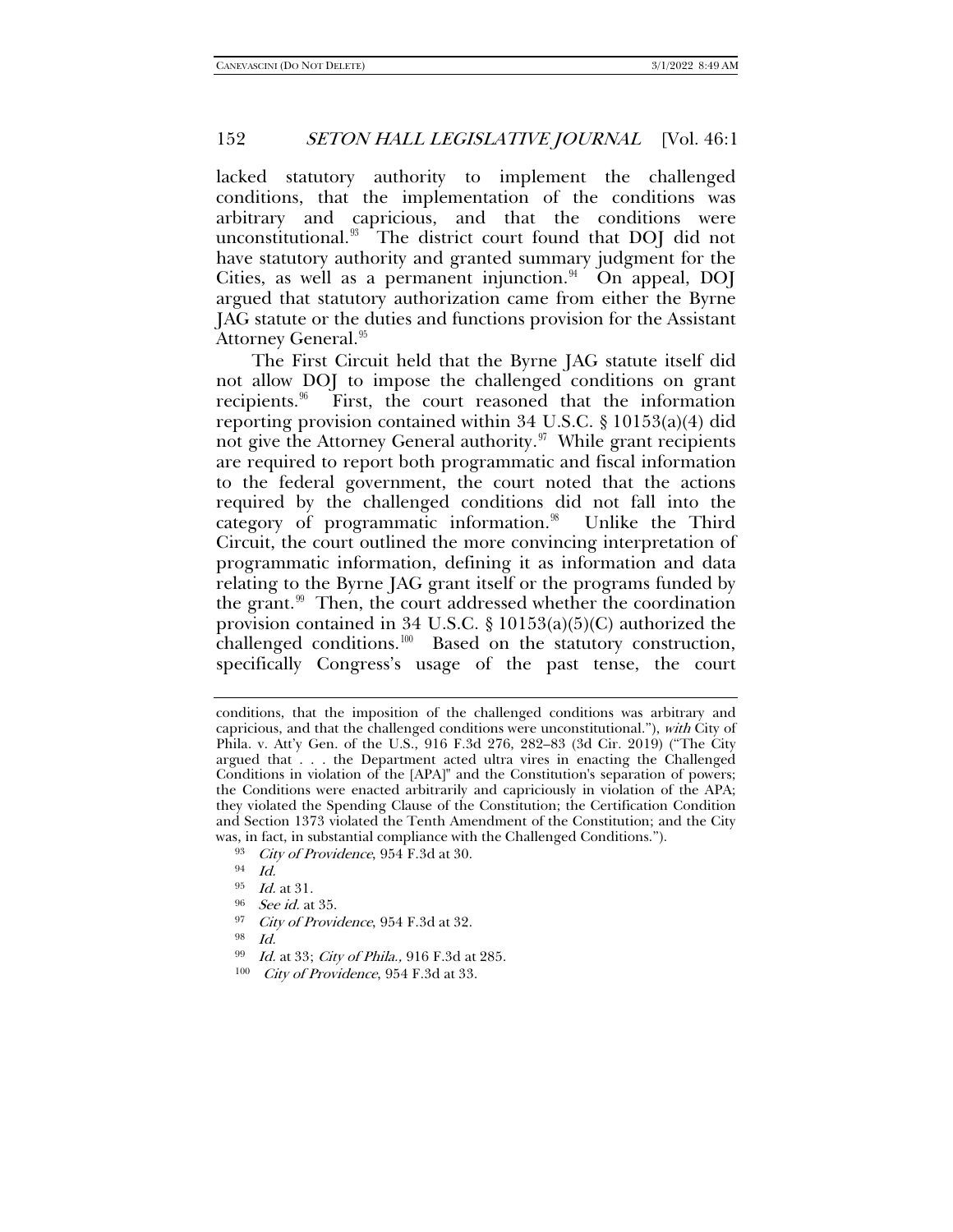interpreted the statutory language as requiring proper coordination with affected agencies prior to the grant application being submitted, akin to the Third Circuit's interpretation.<sup>101</sup> Additionally, the court reasoned that coordination need only occur with agencies that will be receiving grant funding.<sup>102</sup> The court further noted that interpreting the information and coordination provisions as broadly as DOJ argued would destabilize the statutory formula of the grant since the statutory formula did not allow the imposition of "brute force conditions" unrelated to the grant's purpose. $^{103}$  $^{103}$  $^{103}$ 

The First Circuit also held that 8 U.S.C. § 1373 did not qualify as an "applicable Federal law."[104](#page-14-3) The court noted that the Second Circuit's holding that the statute qualified as applicable was too broad of an interpretation and would effectively eliminate the term "applicable" from the statute.<sup>105</sup> Instead, the court determined that "applicable Federal laws" was meant to include only laws that "apply to states and localities in their capacities as Byrne JAG grant recipients."[106](#page-14-5) Additionally, the court warned that DOJ's interpretation would grant the agency significant discretion to deviate from the formula established in the statute in order to carry out its own agenda, going against Congress's intent.[107](#page-14-6)

Finally, the First Circuit debunked what it believed was DOJ's strongest argument, concluding that 34 U.S.C. § 10102(a)(2) did not authorize the challenged conditions.<sup>[108](#page-14-7)</sup> The court reasoned that the provision's mention of the Assistant Attorney General having the ability to "plac[e] special conditions on all grants" was meant as an example of a function he could exercise only when the power has been vested in him through the statute.<sup>109</sup> Granting the Assistant Attorney General the power to place these conditions based upon his own priorities would

- <span id="page-14-5"></span><span id="page-14-4"></span>City of Providence, 954 F.3d at 39.
- <span id="page-14-6"></span> $107$  *Id.*
- <span id="page-14-7"></span><sup>108</sup> Id. at 32, 39.
- <span id="page-14-8"></span><sup>109</sup> Id. at 41.

<span id="page-14-1"></span><span id="page-14-0"></span> $\frac{101}{102}$  *Id.* at 34.<br>  $\frac{103}{103}$  *Id.* 

<span id="page-14-3"></span><span id="page-14-2"></span> $104$  *Id.* at 37.

 $\frac{105}{106}$  *Id.* at 37, 39.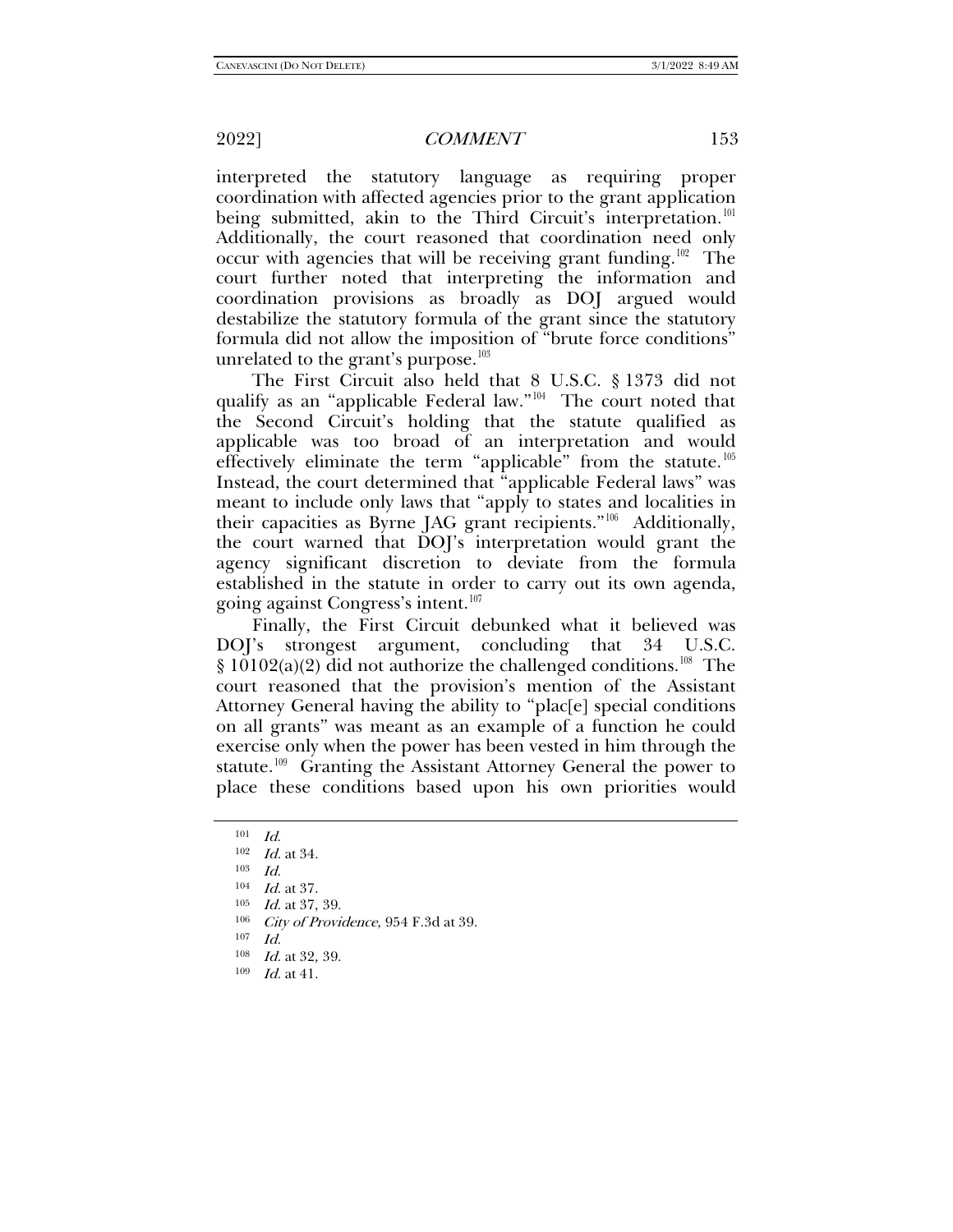contradict the formulaic nature of the Byrne JAG program, and if Congress had intended this kind of discretion, it would have provided for it explicitly.[110](#page-15-0)

A month after the First Circuit's decision, the Seventh Circuit issued its ruling on the challenged conditions.<sup>111</sup> This case resulted from two consolidated cases that arose in Chicago, Illinois.<sup>[112](#page-15-2)</sup> Chicago had in place a sanctuary policy called the "Welcoming City Ordinance," which conflicted with the challenged conditions and, therefore, interfered with the city's ability to obtain Byrne JAG funding for the 2017 fiscal year.<sup>113</sup> The Ordinance prohibited disclosing or requesting information related to immigration status and detaining someone based on a belief about their immigration status alone or detainers for "violations of civil immigration laws."[114](#page-15-4) Additionally, the Ordinance prohibited ICE agents from accessing detainees, conducting investigative interviews, or allowing police officers to respond to ICE requests or share information about custody status or release dates.<sup>[115](#page-15-5)</sup>

The City of Chicago sued the Attorney General, arguing, as the prior cities had, that there was no statutory authority for the conditions, the conditions violated the Spending Clause, and 8 U.S.C. § 1373 was unconstitutional under anticommandeering.<sup>116</sup> The district court granted summary judgment for Chicago, finding that 8 U.S.C. § 1373 was unconstitutional under anticommandeering, the conditions exceeded the Attorney General's statutory authority, and the statute violated the separation of powers.<sup>[117](#page-15-7)</sup>

In line with the Third and First Circuits, the Seventh Circuit found that the Attorney General did not have statutory authority to impose the Notice and Access Conditions through 34 U.S.C.  $§ 10102(a)(6)$ .<sup>[118](#page-15-8)</sup> The court was in consensus with its previously

<span id="page-15-0"></span> $110$  *Id.* at 41–42.

<span id="page-15-1"></span><sup>111</sup> City of Chicago v. Barr, 961 F.3d 882, 882, 931 (7th Cir. 2020).

<span id="page-15-2"></span><sup>112</sup> Id. at 886.

<span id="page-15-3"></span><sup>113</sup> Id. at 889.

<span id="page-15-4"></span><sup>114</sup> Id.

<span id="page-15-5"></span> $^{115} \quad Id.$ 

<span id="page-15-6"></span><sup>116</sup> Id. at 889–90.

<span id="page-15-7"></span><sup>117</sup> City of Chicago, 961 F.3d at 890.

<span id="page-15-8"></span><sup>118</sup> Id. at 894.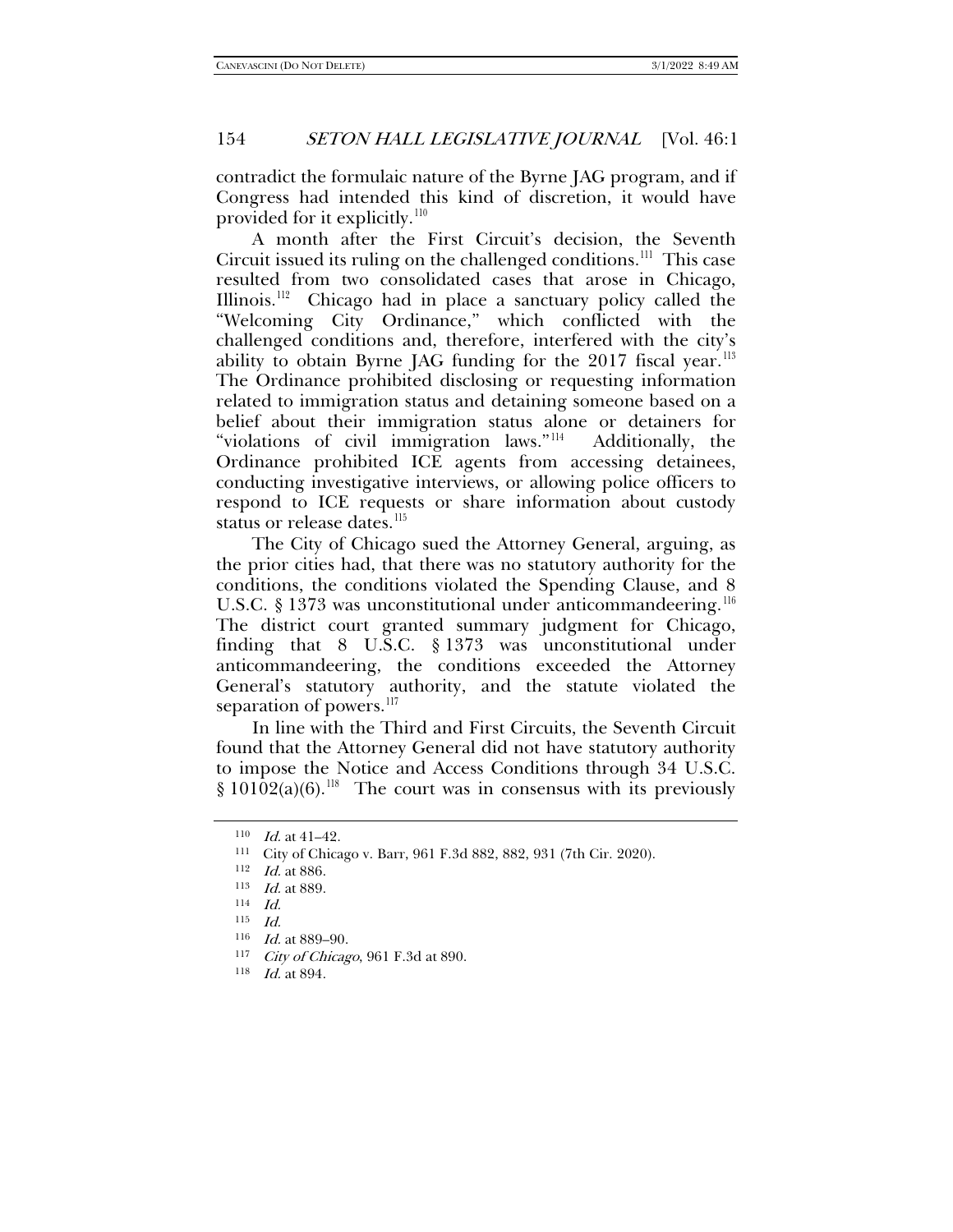mentioned sister circuits that, when looking at the plain language of this subsection, it was clear that the Assistant Attorney General could exercise certain powers, such as placing special conditions on grants, but only when the statute had vested it or through a delegation of power.<sup>[119](#page-16-0)</sup> Furthermore, because the Byrne JAG grant program was a formula grant, allowing this type of power to fully deny grants would depart from the intended function of the program. $120$ 

Next, the Seventh Circuit held that "all other applicable Federal law" should not be broadly interpreted to include Section 1373, but it did not rule on the statute's constitutionality.<sup>[121](#page-16-2)</sup> The court rejected the Attorney General's interpretation that this provision included all federal statutes that apply to states because it would make the words "other applicable" in statutes superfluous.<sup>[122](#page-16-3)</sup> When looking at the five other subsections, the court noted it was clear that they relate to the grant's application and requirements.<sup>123</sup> Taking the preceding subsections into consideration, the most logical reading of the sixth subsection was that "all other applicable Federal law" meant federal laws that relate to grants and grantees.[124](#page-16-5) Similar to the Third Circuit, the Seventh Circuit looked at the subsequent subchapters of the Byrne JAG statute and reasoned that they used similar language in reference to grant recipients, but not laws that generally apply to states. $125$ 

Unlike previous decisions striking down the challenged conditions, the Seventh Circuit identified four specific issues with the Attorney General's broad interpretation and clarified how it would conflict with the principle of separation of powers.<sup>126</sup> First, allowing the Attorney General to impose conditions, like the challenged conditions, would give him the power to implement conditions that Congress has declined to implement.<sup>127</sup> Second,

- <span id="page-16-6"></span><span id="page-16-5"></span> $125$  *See id.* at 899–901.
- <span id="page-16-7"></span><sup>126</sup> Id. at 902.
- <span id="page-16-8"></span>127 Id.

<span id="page-16-0"></span><sup>119</sup> Id. at 893.

 $120$  *Id.* 

<span id="page-16-3"></span><span id="page-16-2"></span><span id="page-16-1"></span><sup>121</sup> Id. at 898.

 $122$  *Id.* 

<span id="page-16-4"></span><sup>&</sup>lt;sup>123</sup> *City of Chicago*, 961 F.3d at 899.

Id.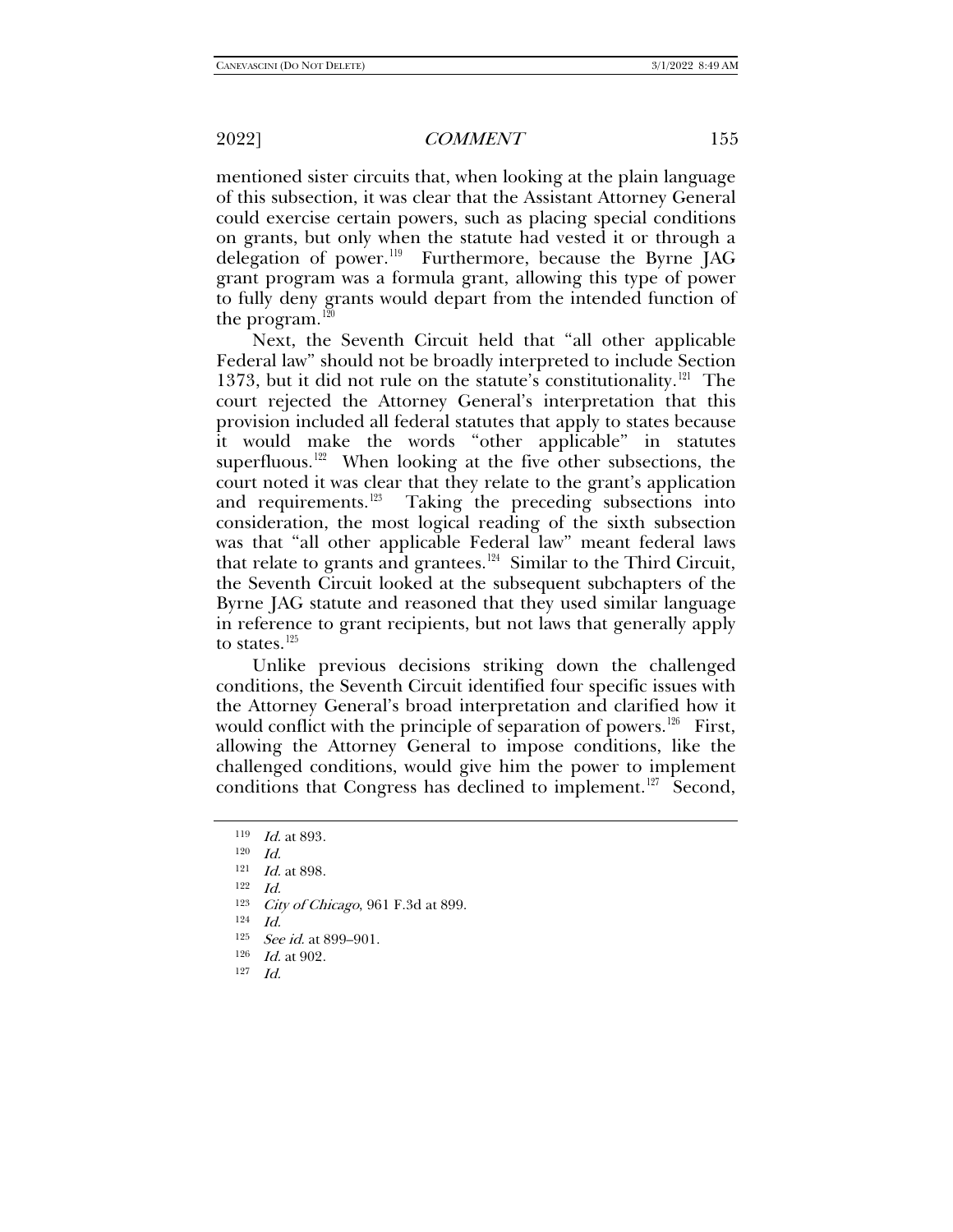allowing the Attorney General to impose qualifying conditions at his own discretion would change the formula grant into a discretionary grant.<sup>128</sup> Third, this interpretation contradicts other portions of the Byrne JAG statute and raises constitutionality concerns.[129](#page-17-1) Fourth, this interpretation conflicts with another provision of the Byrne JAG statute that prohibits any federal agency or department from exercising control over any state police force or criminal justice agency.[130](#page-17-2) The court's concern shows that this issue goes further than statutory interpretation, and requires consideration of the ramifications of upholding the challenged conditions.

The most recent circuit decision regarding the challenged conditions comes from the Ninth Circuit.<sup>131</sup> San Francisco expected to receive \$923,401 as a sub-grant from California's Byrne JAG application and \$524,845 as a direct grant from San Francisco's application.<sup>[132](#page-17-4)</sup> The City and County of San Francisco self-identify as sanctuary jurisdictions, enacting policies that limit city employees from assisting federal immigration law enforcement.<sup>[133](#page-17-5)</sup> San Francisco sued DOJ in August 2017, seeking to enjoin implementation of the challenged conditions and declaratory relief—asking the court to narrowly interpret 8 U.S.C. § 1373 under which their jurisdictions' sanctuary laws would comply with the statute.<sup>[134](#page-17-6)</sup>

San Francisco argued that the challenged conditions lacked statutory authorization, violated the Spending Clause, and violated the  $APA^{135}$  Additionally, the City argued the constitutionality of 8 U.S.C. § 1373, claiming that it violated the Tenth Amendment, and, in the alternative, its policies complied with the statute when appropriately construed.<sup>136</sup> The district court granted summary judgment for San Francisco, holding that the challenged conditions and 8 U.S.C. § 1373 were

<span id="page-17-1"></span><span id="page-17-0"></span><sup>128</sup> Id.

<span id="page-17-2"></span><sup>&</sup>lt;sup>129</sup> *City of Chicago*, 961 F.3d at 902.<br><sup>130</sup> *Id* at 902.908

Id. at 902, 908.

<span id="page-17-3"></span><sup>131</sup> City and Cnty. of S.F. v. Barr, 965 F.3d 753, 753 (9th Cir. 2020).

<sup>132</sup> *Id.* at 758.

<span id="page-17-6"></span><span id="page-17-5"></span><span id="page-17-4"></span><sup>133</sup> Id. at 757.

<sup>134</sup> Id. at 759.

<span id="page-17-7"></span><sup>135</sup> Id.

<span id="page-17-8"></span><sup>136</sup> Id.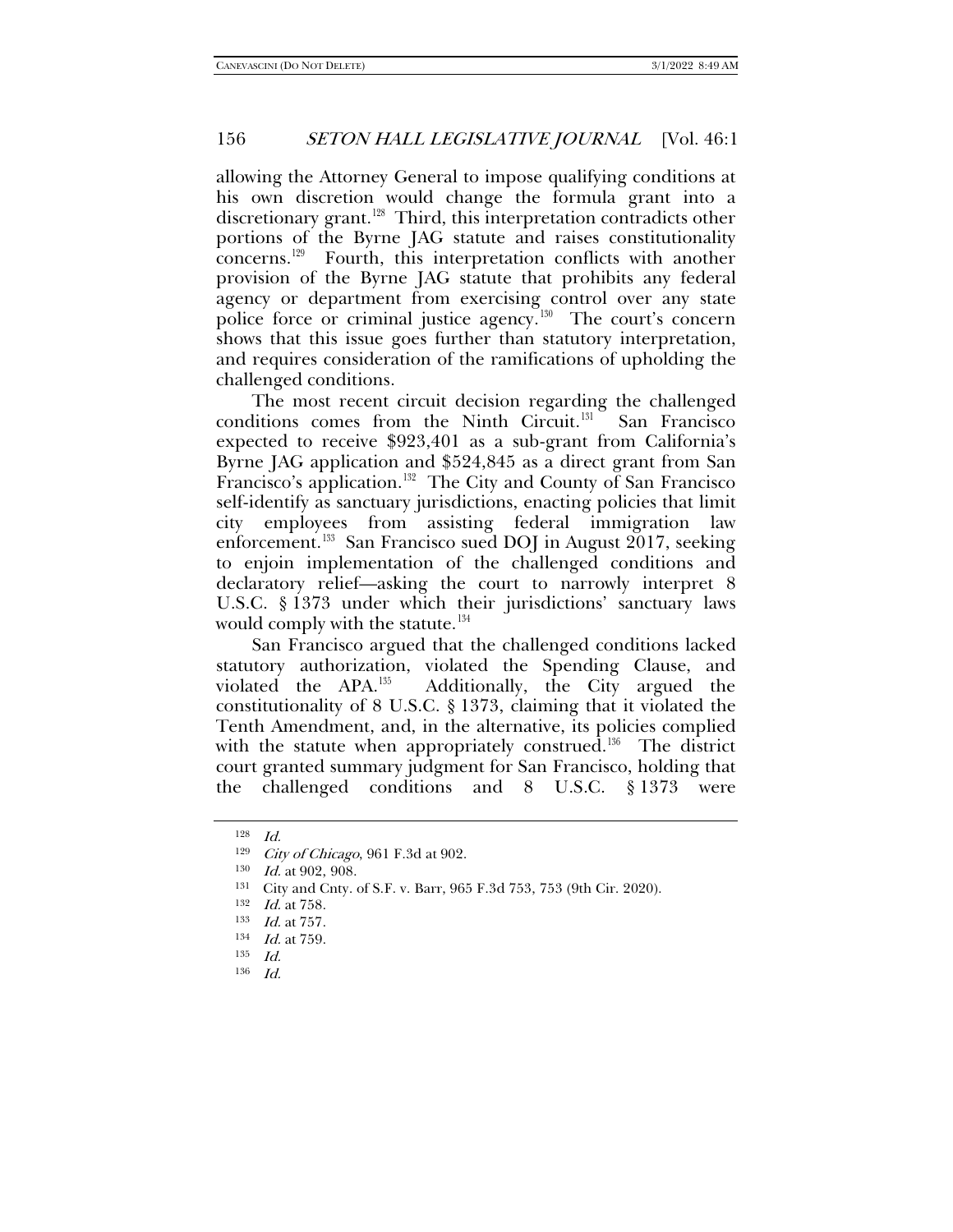unconstitutional. $137$ 

On appeal, the Ninth Circuit agreed with the sister circuits, finding that the Attorney General was not statutorily authorized to implement the Access and Notice Conditions under 34 U.S.C.  $§ 10102(a)(6).$ <sup>[138](#page-18-1)</sup> The court relied on precedent to hold that, while the Attorney General is allowed to place special conditions on grants and determine priority purposes pertaining to formula grants, the Access and Notice Conditions did not qualify as 'special conditions" or "priority purposes."<sup>[139](#page-18-2)</sup>

The Ninth Circuit's decision went one step further than prior circuit decisions by providing a working definition for "special conditions" and "priority purposes."<sup>140</sup> In *City of Los* Angeles v. Barr, the court interpreted "special conditions" to mean individualized requirements, such as conditions for high-risk grantees.<sup>[141](#page-18-4)</sup> The court noted that to qualify as a "priority" purpose," the purpose must be one of the Byrne JAG program's proposed purposes.<sup>[142](#page-18-5)</sup> The court explained that the conditions were not individually tailored in the way that fell under the definition of special conditions because all grant recipients were required to comply with the Access and Notice Conditions.<sup>143</sup> Additionally, the court noted that the conditions did not qualify under priority purposes because the Notice and Access Conditions were not one of the articulated purposes of the Byrne JAG grant program.<sup>[144](#page-18-7)</sup>

Additionally, the court found that the Access and Notice Conditions were not authorized through the information reporting and coordination provisions within the Byrne JAG statute.<sup>145</sup> Relying again on *City of Los Angeles*, the circuit court reasoned that interpreting these provisions to authorize the

<sup>&</sup>lt;sup>137</sup> *City & Cnty. of S.F.*, 965 F.3d at 760.

 $\frac{138}{139}$  *Id.* at 761.

<span id="page-18-6"></span><span id="page-18-5"></span><span id="page-18-4"></span><span id="page-18-3"></span><span id="page-18-2"></span><span id="page-18-1"></span><span id="page-18-0"></span>Id. at 760–61 (citing City of L.A. v. Barr, 941 F.3d 931, 939–44 (9th Cir. 2019)).

<sup>&</sup>lt;sup>140</sup> *City of L.A.*, 941 F.3d at 941, 942.<br><sup>141</sup> *Id.* at 941.

<sup>142</sup> Id. at 942.

<sup>143</sup> Id.

<span id="page-18-7"></span><sup>144</sup> Id.

<span id="page-18-8"></span><sup>145</sup> City & Cnty. of S.F., 965 F.3d at 761.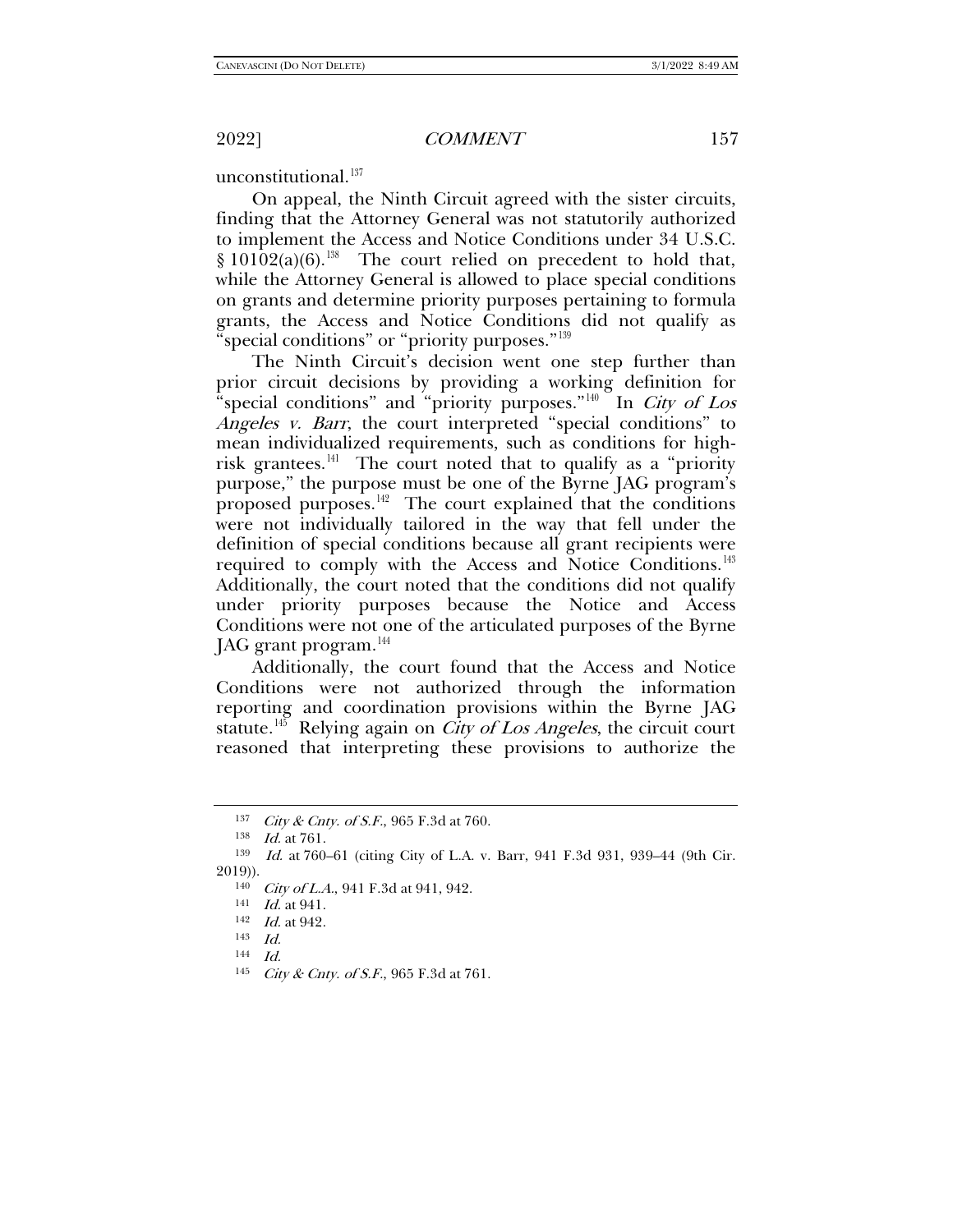challenged conditions would exceed the statutory language.<sup>[146](#page-19-0)</sup> In City of Los Angeles, the Ninth Circuit did not consider it "'programmatic' information" because information about the release of detained immigrants did not relate to programs funded by Byrne  $[AG<sup>147</sup>]$  The circuit court further held that the coordination provision did not authorize the challenged conditions because the statute did not require "an ongoing obligation" to coordinate with affected agencies "throughout the life" of the grant's duration.<sup>[148](#page-19-2)</sup>

Unlike other circuit courts, the Ninth Circuit did not determine whether the Certification Condition was statutorily authorized; instead, it found that San Francisco's sanctuary laws complied with 8 U.S.C. § 1373 and, therefore, satisfied the Certification Condition.[149](#page-19-3) The Ninth Circuit also departed from its sister circuits in interpreting Section 1373. It interpreted the Section narrowly, determining that it applied only to "'immigration status'" or "'a person's legal classification under federal law.'"[150](#page-19-4) San Francisco's sanctuary policies prohibited the sharing of release-related information, such as release dates, release status, and contact information, as well as local police responding to ICE requests about the release of detainees.<sup>[151](#page-19-5)</sup> The court found that while these policies restricted the release of certain information to federal immigration authorities, the information being restricted did not relate to immigration status or immigration classification and, therefore, did not conflict with the Ninth Circuit's narrow interpretation of Section 1373.<sup>[152](#page-19-6)</sup>

# B. Circuit That Has Upheld the Challenged Conditions

The Second Circuit is the only circuit to uphold the challenged conditions, creating the circuit split.<sup>[153](#page-19-7)</sup> The court addressed the issue in a case where the State of New York was set

<span id="page-19-1"></span><span id="page-19-0"></span><sup>146</sup> Id.

<sup>147</sup> City of L.A., 941 F.3d at 945.

<span id="page-19-2"></span><sup>148</sup> Id.

<span id="page-19-3"></span><sup>&</sup>lt;sup>149</sup> *City & Cnty. of S.F.*, 965 F.3d at 764.

<span id="page-19-4"></span><sup>150</sup> Id. at 763 (quoting U.S. v. Cal., 921 F.3d 865, 891 (9th Cir. 2019)).

<span id="page-19-5"></span><sup>&</sup>lt;sup>151</sup> *Id.* at 763-64.

<span id="page-19-6"></span><sup>152</sup> Id. at 764.

<span id="page-19-7"></span><sup>153</sup> New York v. U.S. Dep't of Just., 951 F.3d 84, 123 (2d Cir. 2020).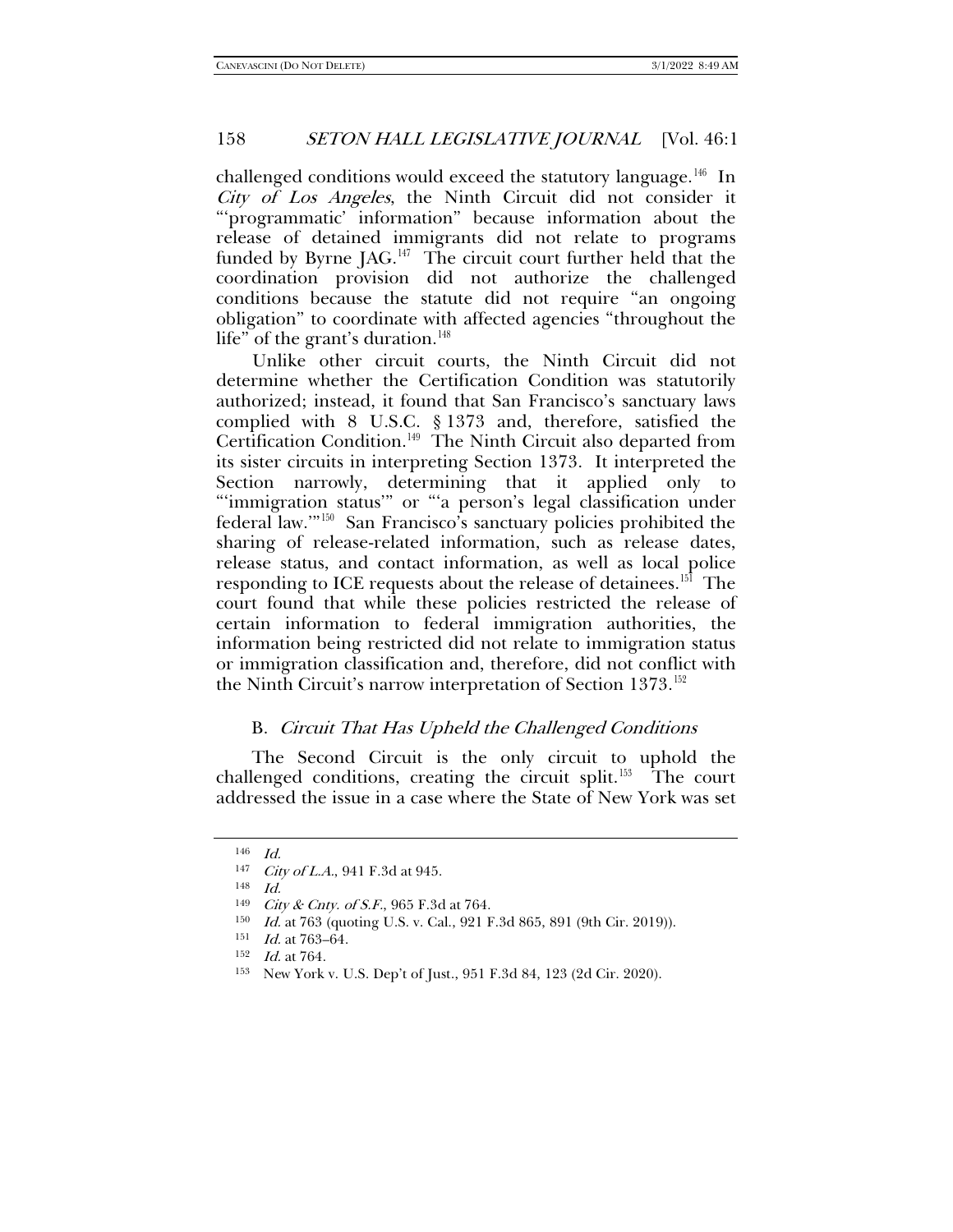to receive \$25 million in Byrne JAG grants, contingent on their compliance with the challenged conditions.<sup>154</sup> On two separate occasions, DOJ also informed New York City that they had policies in place that violated Section 1373, which rendered them ineligible to receive Byrne JAG funding.<sup>155</sup> In response, the State and City of New York sued DOJ, challenging the conditions as unconstitutional and violative of the APA.<sup>[156](#page-20-2)</sup> The district court granted New York's summary judgment motion and found that the conditions violated the APA, lacked statutory authority, and that 8 U.S.C. § 1373 violated the Tenth Amendment's anticommandeering principle.<sup>[157](#page-20-3)</sup>

The Second Circuit began its analysis by agreeing with the previous circuits on the point that 34 U.S.C. § 10102(a)(6) did not, by itself, grant the authority to impose the challenged conditions.[158](#page-20-4) The court reasoned that the use of the word "'including,'" prior to the phrase "placing special conditions on all grants, and determining priority purposes for formula grants[,]" signaled that the latter consisted of illustrative examples rather than expansions of the Attorney General's power.[159](#page-20-5) As other circuits explained, while it was a power that could be exercised by the Assistant Attorney General, it was one that must be vested or delegated to him.<sup>[160](#page-20-6)</sup>

The Second Circuit found that the Certification Condition was statutorily authorized through 34 U.S.C. § 10153(a)(5)(D), which is the provision that states that grant applicants must comply with "'all other applicable Federal laws."<sup>[161](#page-20-7)</sup> The court interpreted the statute as allowing the Attorney General to determine not only the form or "style" of a grant applicant's certification but also "the specificity of its content[.]" $162$  The Second Circuit relied on two dictionary definitions of "applicable" to inform its statutory interpretation and concluded

<span id="page-20-7"></span><sup>161</sup> Id. at 104 (quoting 34 U.S.C § 10153(a)(5)(D)).

<span id="page-20-0"></span> $154$  *Id.* at 100.

<span id="page-20-1"></span><sup>155</sup> Id.

<span id="page-20-2"></span><sup>156</sup> Id.

<span id="page-20-4"></span><span id="page-20-3"></span> $\frac{157}{158}$  *Id.* at 101–02.<br>  $\frac{159}{159}$  *New York* 95

*New York*, 951 F.3d at 101–02 (quoting 34 U.S.C. § 10102(a)(6)).

<span id="page-20-6"></span><span id="page-20-5"></span><sup>160</sup> Id. at 102.

<span id="page-20-8"></span><sup>162</sup> Id. at 105.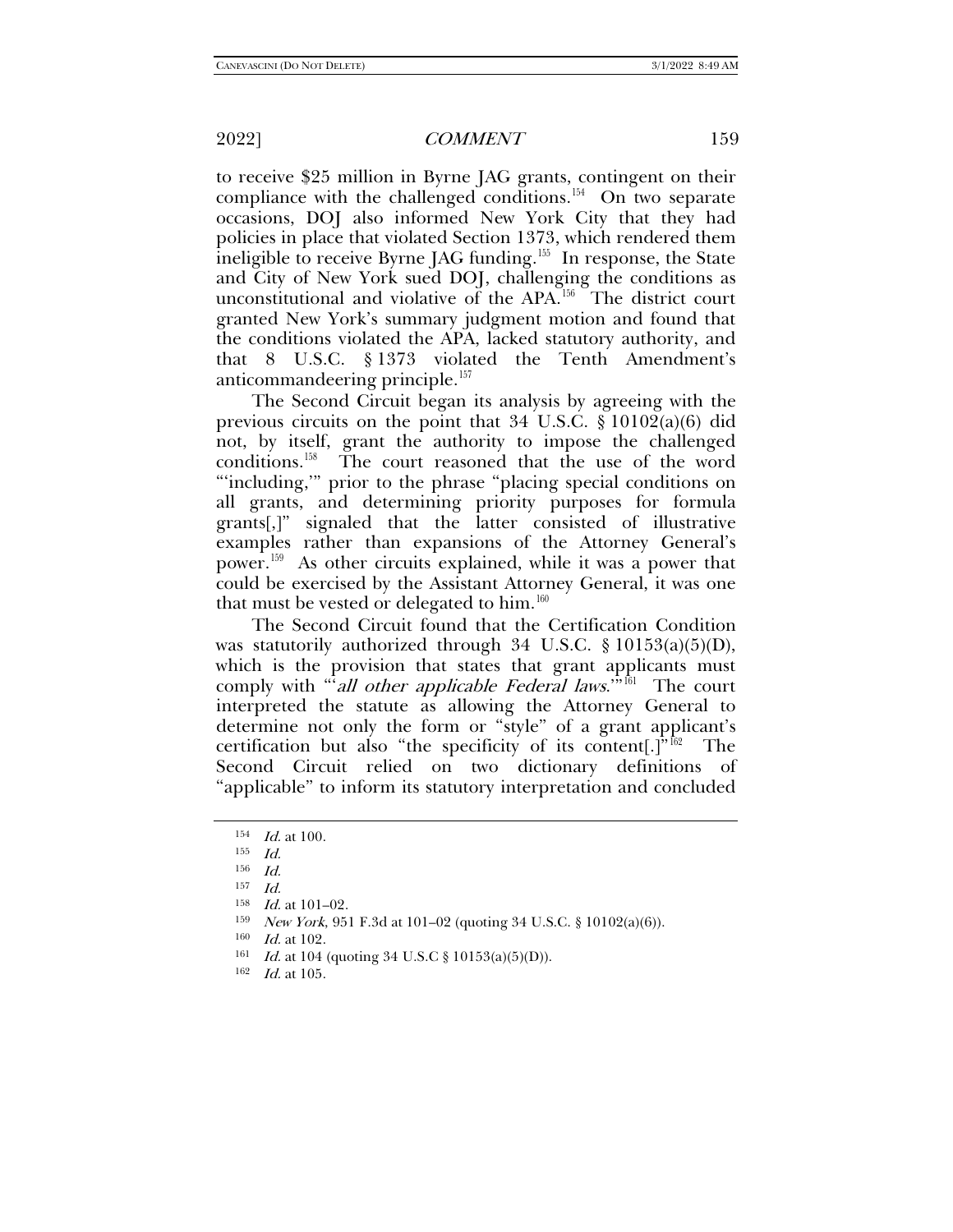that an "applicable Federal law" was one that related to the grant recipient or the grant itself.[163](#page-21-0) Additionally, the usage of "all" did not show an intent that the phrase should be narrowly construed.<sup>164</sup> Next, the court rejected the Third Circuit's Next, the court rejected the Third Circuit's concerns that this interpretation created a surplusage or redundancy problem because it reasoned that the use of the modifier "'applicable'" served a limiting function.<sup>[165](#page-21-2)</sup> The fact that Byrne JAG was a formula grant did not mean that this phrase needed to be narrowly construed because formula grant recipients have to satisfy certain requirements prior to receiving funding.<sup>[166](#page-21-3)</sup> This differs from how the other circuits interpreted this statute because it allows for the Attorney General to require compliance with a broader range of statutes than other circuits would have allowed.

The court further explained that Section 1373 did not conflict with 34 U.S.C. § 10228, which prohibits federal agencies or officers from exercising control or direction over any state police.<sup>167</sup> While Section 1373 prevented state authorities from prohibiting the sharing of information relating to citizenship and immigration status with federal immigration officials, it did not require federal supervision or control over the "day-to-day operations" of state police or even mandate state police compliance with federal immigration officials.<sup>168</sup> The court found that DOJ's history of focusing on laws that pertain to grants themselves and not grant recipients when determining what laws are applicable did not mean that the subsection needed to be limited to those laws only.<sup>[169](#page-21-6)</sup> Finally, the Second Circuit explained that this condition was not ambiguous, and applicants had clear notice that they must include a certification to comply with "all other applicable Federal laws," and, here, the plaintiffs were given explicit notice that they must comply with Section  $1373.^{170}$  $1373.^{170}$  $1373.^{170}$ 

<span id="page-21-0"></span><sup>163</sup> Id. at 106.

<span id="page-21-2"></span><span id="page-21-1"></span> $164$  Id.

<sup>165</sup> New York, 951 F.3d at 106–07.

<span id="page-21-3"></span><sup>166</sup> Id. at 107.

<sup>167</sup> Id. at 108.

<span id="page-21-5"></span><span id="page-21-4"></span><sup>168</sup> Id. at 108–09.

<span id="page-21-6"></span><sup>169</sup> Id. at 109.

<span id="page-21-7"></span> $170$  *Id.* at 110.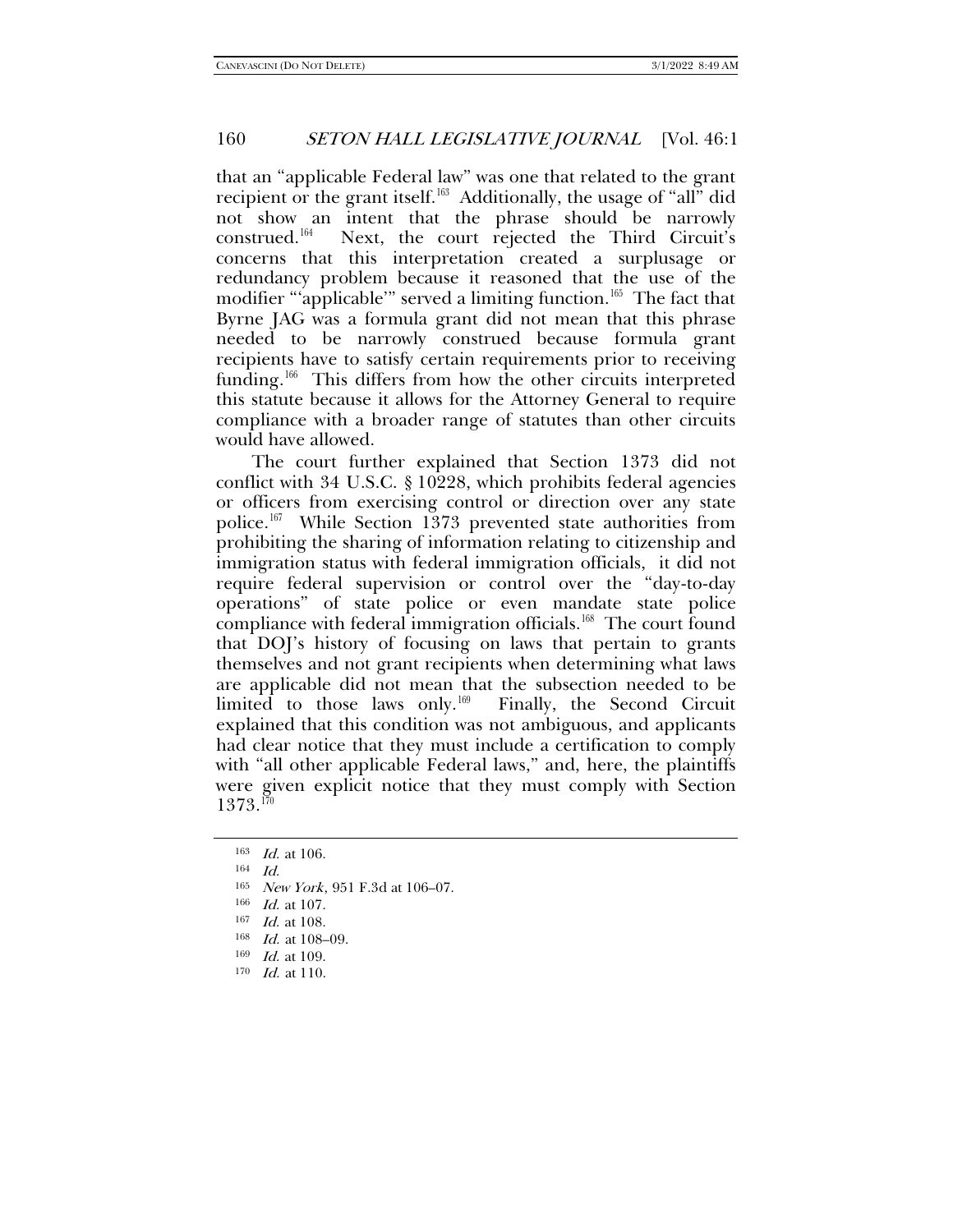The Second Circuit further held that Section 1373 was not a commandeering violation under the Tenth Amendment, as it applied to federal spending.<sup>171</sup> Congress is allowed to place conditions on federal funding, and it does not create a commandeering problem if the state has "a legitimate choice whether to accept the federal conditions in exchange for federal funds."[172](#page-22-1) Byrne JAG funding constituted less than 0.1% of New York's annual budget.<sup>[173](#page-22-2)</sup> Coercion did not occur in this situation because the loss of Byrne JAG funding did not represent a significant percentage of annual budgets.<sup>[174](#page-22-3)</sup>

The Second Circuit next held that the Notice Condition was statutorily authorized by the reporting requirement under 34 U.S.C.  $\S$  10153(a)(4).<sup>[175](#page-22-4)</sup> The court concluded that the sharing of release information, as required by the Notice Condition, qualified as "programmatic" information.<sup>176</sup> The court determined that programmatic information related to programs funded by Byrne JAG grants that have to do with prosecution, incarceration, or release of individuals—since some will inevitably be people who are removable from the United States.<sup>177</sup> This interpretation of "programmatic" information is the broadest interpretation by any circuit and has the potential to include a wide range of state or local law enforcement information.

The Second Circuit found additional statutory authorization for the Notice Condition through the coordination provision under 34 U.S.C. § 10153(a)(5)(C).<sup>178</sup> The court disagreed with the Third Circuit's interpretation that coordination did not need to continue into the future.<sup>179</sup> Like it did for "applicable," the court relied on the dictionary definition of "coordination" to inform its interpretation, determining that coordination referred to establishing how a relationship will function, going forward, to

<span id="page-22-9"></span>

<span id="page-22-0"></span><sup>171</sup> New York, 951 F.3d at 111.

<span id="page-22-1"></span><sup>172</sup> Id. at 115 (quoting NFIB v. Sibelius, 567 U.S. 519, 578 (2012)).

<span id="page-22-2"></span><sup>&</sup>lt;sup>173</sup> *New York*, 951 F.3d at 116.<br><sup>174</sup> *Id.* 

<span id="page-22-4"></span><span id="page-22-3"></span> $\frac{175}{176}$  *Id.* at 117.

<span id="page-22-6"></span><span id="page-22-5"></span><sup>177</sup> *Id.* at 117-18.

<span id="page-22-7"></span> $178$  *Id.* at 116–18.

<span id="page-22-8"></span><sup>179</sup> New York, 951 F.3d at 118.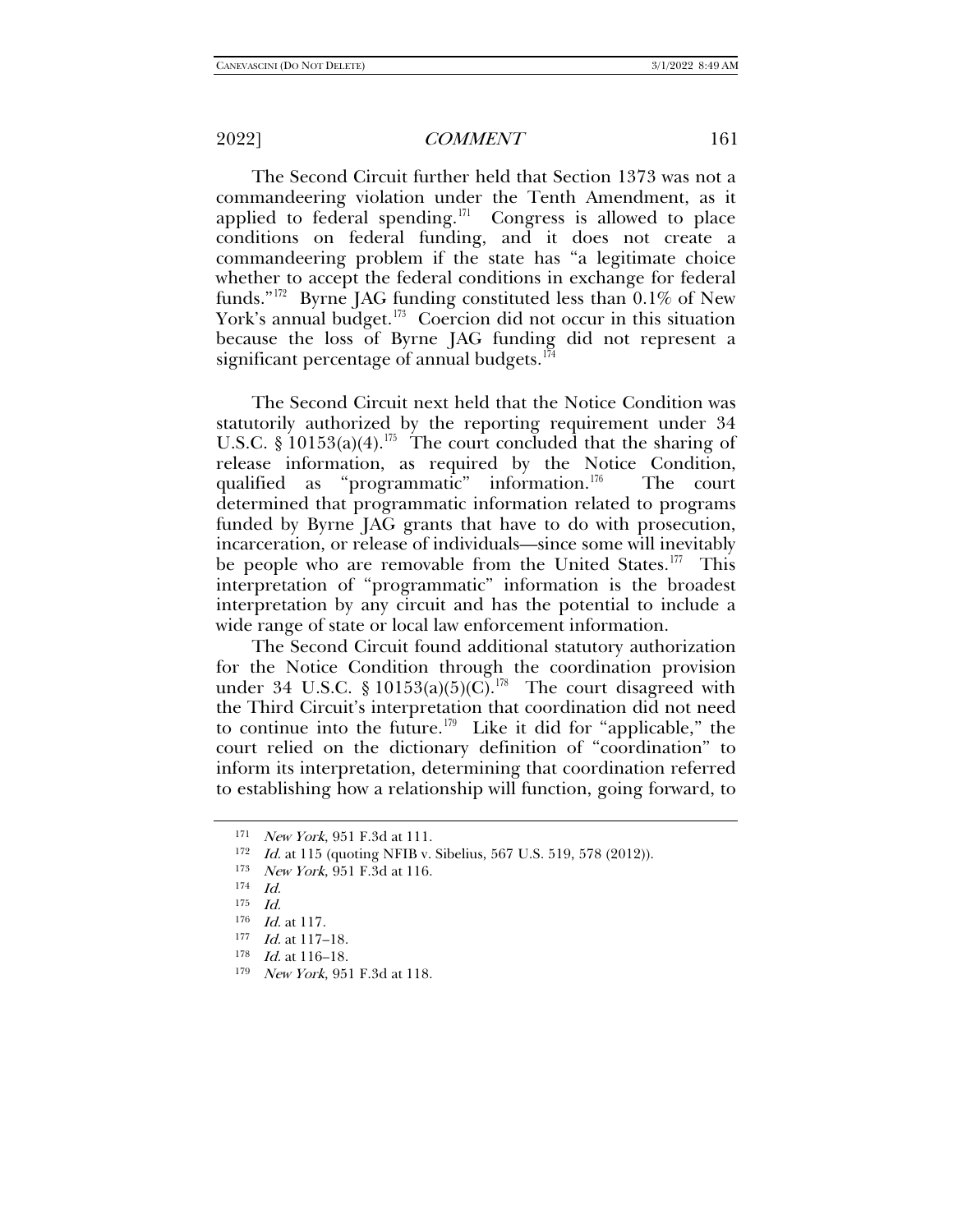accomplish effective results.<sup>180</sup> Coordination must occur prior to the grant application being filed, but it is deemed "appropriate" when the state establishes a relationship with the federal government and "the sequence of their conduct throughout the grant period."<sup>181</sup> The court further explained that DHS qualified as an affected agency requiring coordination because the usage of grant funds for programs related to prosecuting, incarcerating, or releasing undocumented immigrants affected how DHS has to perform its statutory duties.<sup>[182](#page-23-2)</sup>

The Second Circuit further found that the Access Condition was also statutorily authorized under the coordination provision in 34 U.S.C. §  $10153(a)(5)(C)$ .<sup>183</sup> Relying on its earlier reasoning for how the Notice Condition was authorized through the coordination provision, the court explained that, in order for DHS to carry out its statutory duty, it needed to know which individuals were removable from the United States, making it an affected agency.<sup>[184](#page-23-4)</sup> Access to facilities was "appropriate coordination" because it allowed the grant recipient and the affected agency—DHS—to conduct their duties "in an orderly sequence."<sup>[185](#page-23-5)</sup>

Additionally, the Notice and Access Conditions were both statutorily authorized by 34 U.S.C. § 10155.<sup>[186](#page-23-6)</sup> This section of the Byrne JAG statute allowed the Attorney General to issue rules on how the Byrne Program requirements will be carried out.<sup>[187](#page-23-7)</sup>

The Second Circuit took its analysis further than the other circuits in being the only one to determine whether the conditions violated the APA.[188](#page-23-8) The court concluded that the challenged conditions were not arbitrary and capricious and, therefore, did not violate the APA.[189](#page-23-9) The standard for when an agency acts in an arbitrary and capricious manner is when it

<span id="page-23-1"></span><span id="page-23-0"></span><sup>180</sup> Id.

<sup>181</sup> Id. at 119.

<span id="page-23-2"></span><sup>182</sup> Id.

<span id="page-23-3"></span><sup>183</sup> Id. at 121.

<sup>184</sup>  $Id$ 

<span id="page-23-5"></span><span id="page-23-4"></span><sup>185</sup> New York, 951 F.3d at 121.

<span id="page-23-8"></span><span id="page-23-7"></span><span id="page-23-6"></span><sup>186</sup> *Id.* at 120-22.

<sup>187</sup> Id. at 121.

<sup>188</sup> *Id.* at 122-24.

<span id="page-23-9"></span><sup>189</sup> Id.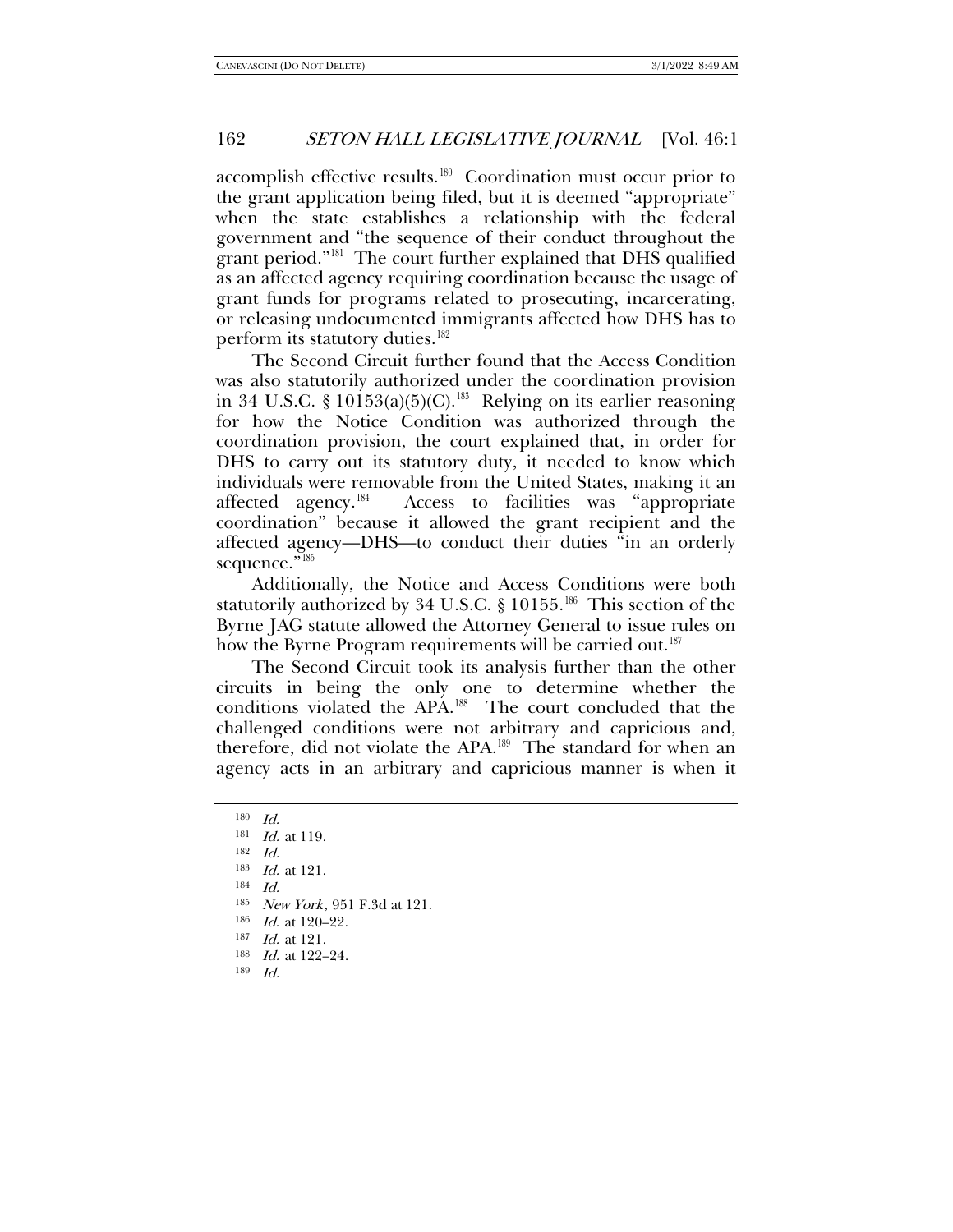"entirely failed to consider an important aspect of the problem" at hand.<sup>190</sup> The court reasoned that the fact that DOJ did not discuss the detrimental effects of the Certification Condition did not meet this standard.<sup>191</sup> Additionally, the Notice and Access Conditions did not reach this standard because they were applied against people in the state's custody, so they were unlikely to cause detriments and, therefore, did not require discussion.<sup>192</sup>

#### IV. ANALYSIS

## A. The Access and Notice Conditions Are Not Statutorily Authorized

All circuits that have ruled on the challenged conditions agree that 34 U.S.C. § 10102(a)(6) does not provide statutory authority for the Attorney General to impose Access and Notice Conditions on Byrne JAG grants.<sup>193</sup> This lack of authority is evident by a reading of the statute's plain language. Specifically, Congress placed the word "including" preceding "placing special conditions on all grants." $194$  This phrasing indicates that, while this subsection intends to illustrate the kinds of power the Attorney General can exercise under this statute, it does not bestow upon the Attorney General the power to place any special conditions on any grants.[195](#page-24-5) Additionally, as most circuits have articulated, the authority in this subsection limits the Assistant Attorney General to powers already vested in the Attorney General through a delegation of power or through the statute itself.[196](#page-24-6)

It logically follows that none of the circuits found statutory

<span id="page-24-1"></span><span id="page-24-0"></span><sup>190</sup> New York, 951 F.3d at 122 (quoting Motor Vehicle Mfrs. Ass'n of U.S., Inc. v. State Farm Mut. Auto. Ins. Co., 463 U.S. 29, 43 (1983)).

<sup>191</sup> New York, 951 F.3d at 122.

<sup>192</sup> Id. at 123.

<span id="page-24-3"></span><span id="page-24-2"></span><sup>193</sup> City & Cnty. of S.F. v. Barr, 965 F.3d 753, 761 (9th Cir. 2020); City of Chicago v. Barr, 961 F.3d 882, 894 (7th Cir. 2020); City of Providence v. Barr, 954 F.3d 23, 45 (1st Cir. 2020); New York, 951 F.3d at 101; City of Phila. v. Att'y Gen. of the U.S., 916 F.3d 276, 287–88 (3d Cir. 2019).

<sup>194</sup> 34 U.S.C. § 10102(a)(6) (2017).

<sup>195</sup> New York, 951 F.3d at 102.

<span id="page-24-6"></span><span id="page-24-5"></span><span id="page-24-4"></span><sup>196</sup> City of Chicago, 961 F.3d at 894; City of Providence, 954 F.3d at 45; New York, 951 F.3d at 101–02; City of Phila., 916 F.3d at 287–88.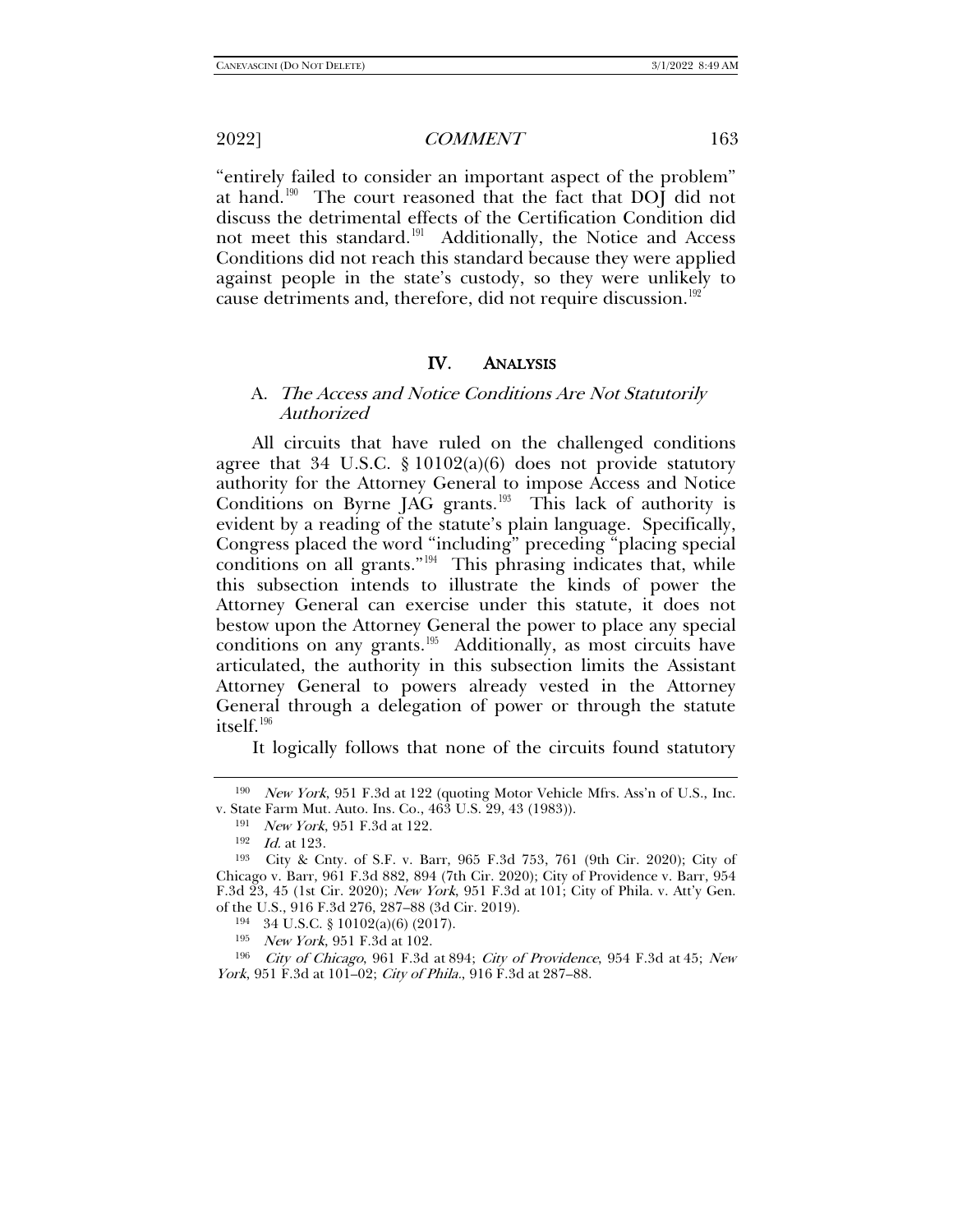authorization through this particular statute. Allowing 34 U.S.C. § 10102(a)(6) to function as statutory authorization may have been the most dangerous precedent the circuits could have set. Interpreting this illustrative phrase in this manner would allow the Attorney General unfettered discretion to place any condition on federal grants. While other constitutional and statutory safeguards exist that could limit this power, the Attorney General could still use this authority to carry out the administration's regulatory agenda by leveraging funding upon which states and localities rely. States could not rely on commandeering to protect their funds from being held hostage in most situations because of the high standard required to show coercion.<sup>197</sup> If it were to be contingent upon these conditions, only states and localities supportive of the administration's policies would be eligible for federal funding.

There is no statutory authorization for the Notice and Access Conditions through the information reporting provision under 34 U.S.C. § 10153(a)(4). To justify the Notice Condition under this provision, the Second Circuit explained that sharing release information qualifies as "programmatic" information because the grant-funded programs will involve individuals who are removable from the United States.<sup>198</sup> This interpretation, however, conflicts with the usage of the word "program" throughout the Byrne JAG statute. As the First Circuit states, throughout the statute, "program" refers to the Byrne JAG grant program itself, along with the specific activities and programs the grant funds.<sup>199</sup> The Third Circuit's view further supports this proposition, holding that the information reporting provision only includes "information regarding the handling of federal funds and the programs to which those funds are directed."<sup>200</sup> The Ninth Circuit's precedent echoes a similar interpretation.<sup>[201](#page-25-4)</sup>

<span id="page-25-5"></span>The Second Circuit's interpretation, that release information qualifies as "programmatic information," stretches the phrase beyond what Congress intended, and deviates from the previous

<span id="page-25-0"></span><sup>197</sup> See NFIB v. Sibelius, 567 U.S. 519, 578–80 (2012).<br><sup>198</sup> New York, 951 F.3d at 117.

<span id="page-25-2"></span><span id="page-25-1"></span> $199$  City of Providence, 954 F.3d at 32.

<span id="page-25-4"></span><span id="page-25-3"></span><sup>&</sup>lt;sup>200</sup> *City of Phila.*, 916 F.3d at 285.<br><sup>201</sup> See City of L.A. v. Barr, 941 F.

See City of L.A. v. Barr, 941 F.3d 931, 945 (9th Cir. 2019).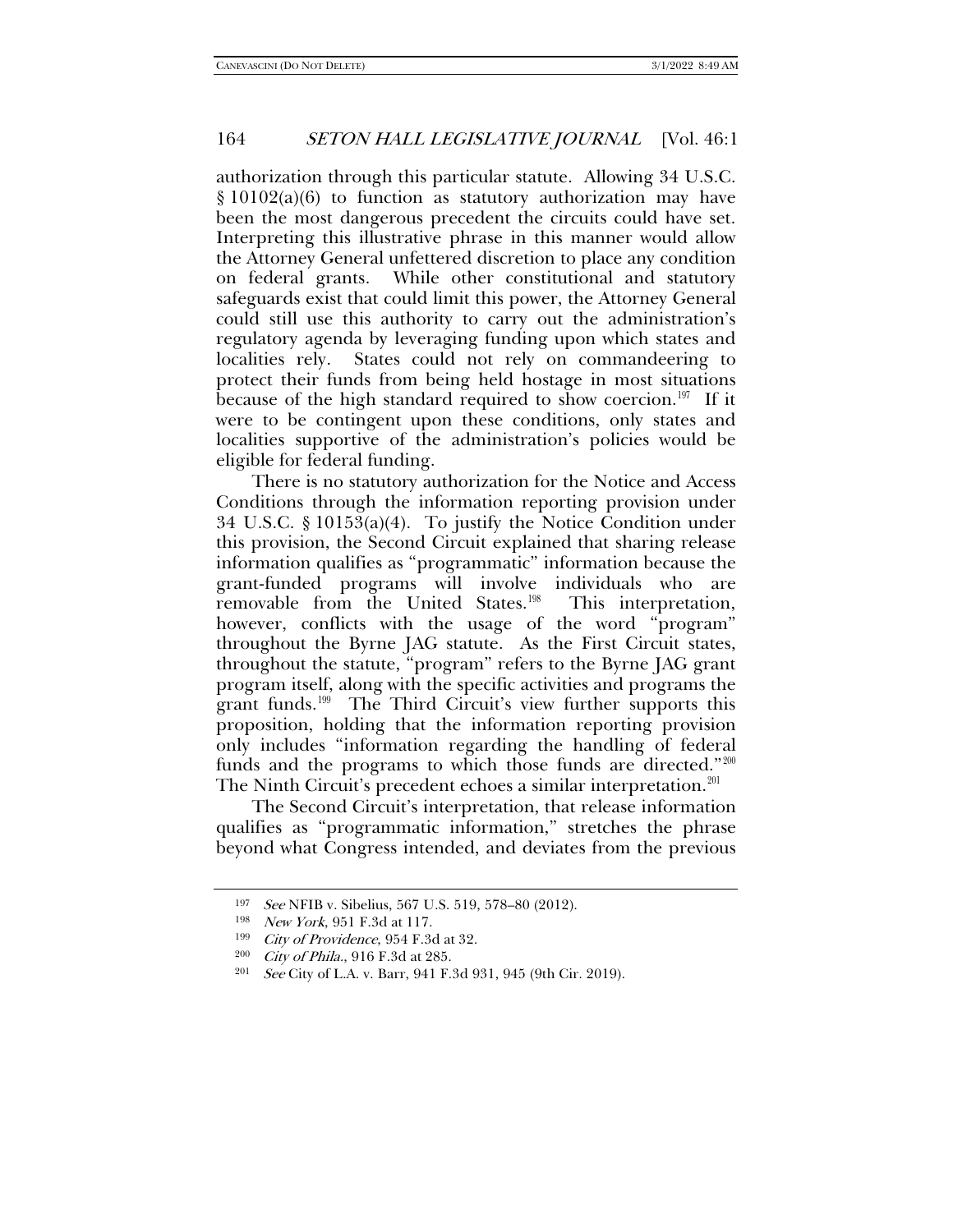understanding of the term. To permit such a broad interpretation of this term would open the door to allowing the executive branch to effectively put in place policies that Congress has declined. This raises serious federalism concerns because the federal government could now have a troubling level of involvement in, and oversight of, state and local police. By allowing the executive branch to make these decisions, there would be a lack of democratic accountability, since Congress is elected to make these kinds of policy decisions.

There is no statutory authorization for the Notice and Access Conditions through the coordination provision under 34 U.S.C. § 10153(a)(5)(C). One contributing factor to this determination is that Congress chose to use past tense verbiage when stating that there "has been appropriate coordination with affected agencies."[202](#page-26-0) This tense choice, as the First Circuit pointed out, supports the view that Congress intended for grant applicants to show that coordination with affected agencies had taken place prior to submission of the Byrne JAG grant application.<sup>203</sup> The Third Circuit articulates a similar, and logical, interpretation that applicants must certify "that there was appropriate coordination in connection with the grantee's application," and the subsection does not impose the requirement of ongoing coordination in matters unrelated to grant funding.<sup>[204](#page-26-2)</sup>

The coordination provision does not act as statutory authorization, contrary to the Second Circuit's opinion.[205](#page-26-3) There, the court interpreted that "appropriate coordination" did not only include conduct prior to grant submission, but also dictated future conduct.<sup>[206](#page-26-4)</sup> The Second Circuit interpreted the subsection language to mean establishing a relationship that determines future conduct throughout the grant period by relying on the dictionary definition of "coordination."<sup>207</sup> The Second Circuit is

<sup>202</sup> 34 U.S.C. § 10153(a)(5)(C).

<sup>203</sup> City of Providence, 954 F.3d at 33.

<sup>204</sup> City of Phila., 916 F.3d at 285.

<span id="page-26-5"></span><span id="page-26-4"></span><span id="page-26-3"></span><span id="page-26-2"></span><span id="page-26-1"></span><span id="page-26-0"></span><sup>205</sup> But see New York v. U.S. Dep't of Just., 951 F.3d 84, 116, 121 (2d Cir. 2020).

<sup>206</sup> Id. at 118.

<sup>207</sup> Id. at 118–19.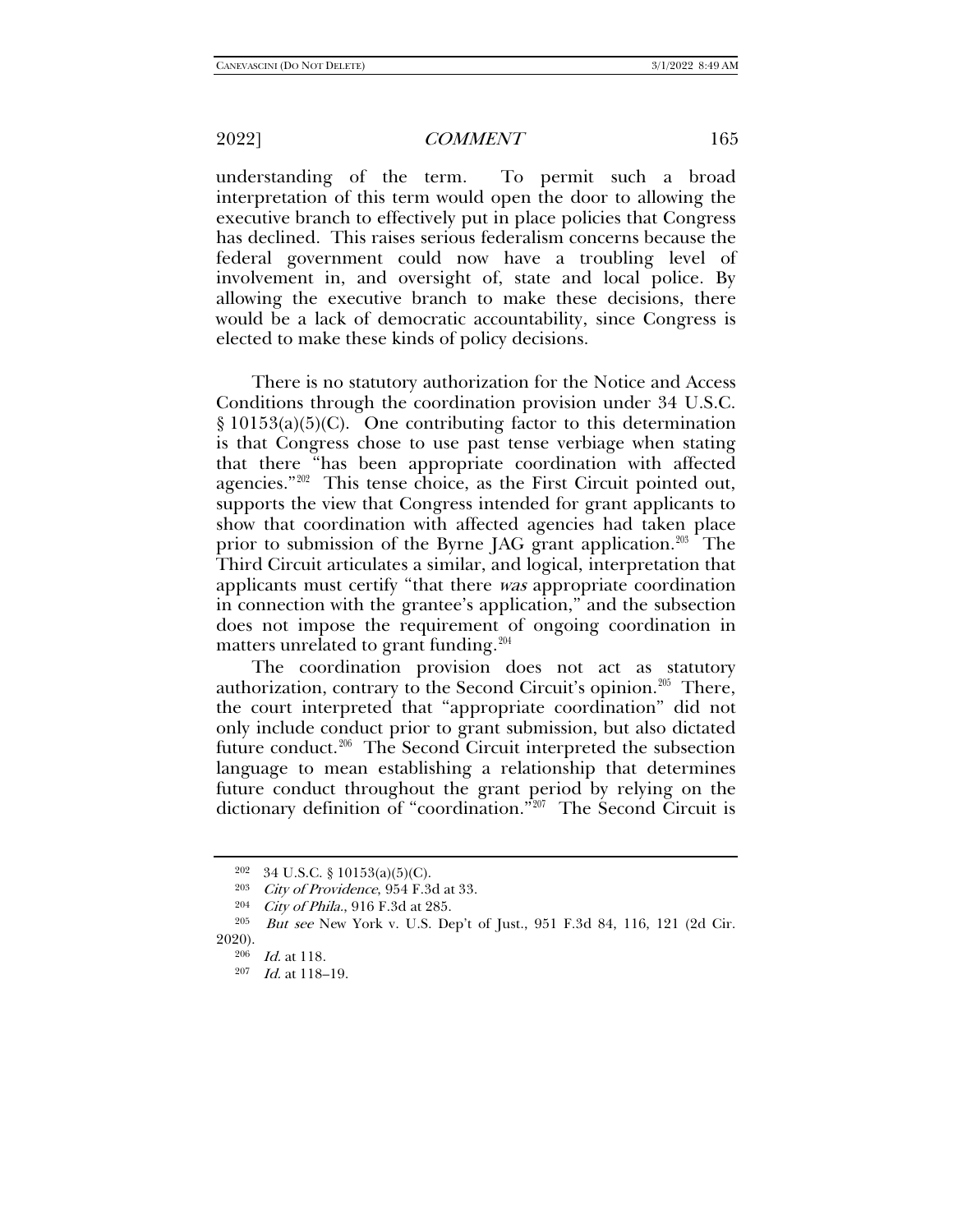correct in its determination that DHS would qualify as an "affected agency" for purposes of the subsection because programs funded by these grants do affect how DHS carries out its statutory duties.<sup>[208](#page-27-0)</sup> However, while DHS may be an "affected agency," interpreting this provision for the future—beyond prior grant submissions—directly contradicts the past tense language Congress chose to utilize when drafting this statute.

Specifically, the usage of the Notice and Access Conditions to influence state and local immigration policy decisions adds complexity to an already complicated balance of power between the states and federal government when it comes to the area of immigration. The precedent of NFIB v. Sibelius and commandeering cannot be used to protect states because the amount of funding does not reach the point where a choice has been taken away from the states when deciding between the grant and its immigration policy. $209$  Although the funding conditions cannot be seen as coercion by the courts, they are effectively having this result on jurisdictions depriving states and localities of making policy decisions for how they would like to handle non-citizens within its jurisdiction.<sup>[210](#page-27-2)</sup>

While only one circuit court has upheld the usage of these conditions, there is reason to be concerned about the kind of precedent being set. Allowing the sharing of release information opens the door to requiring states to report to the federal government a broad array of information that pertains to day-today police operations. This raises serious federalism concerns because the federal government could now have a troubling level of involvement and oversight of state and local police relying on this precedent. While oversight and information sharing are necessary in some specific instances, too much oversight will remove state and localities' autonomy and freedom in determining how to best police its jurisdiction.<sup>211</sup>

 $\frac{208}{209}$  *Id.* at 119.

<sup>&</sup>lt;sup>209</sup> See supra notes [174,](#page-22-9) [199](#page-25-5) and accompanying text.<br><sup>210</sup> See Daisy Contreras, Comment, *The End of "Sar* 

<span id="page-27-3"></span><span id="page-27-2"></span><span id="page-27-1"></span><span id="page-27-0"></span>See Daisy Contreras, Comment, The End of "Sanctuary Cities" or the End of the Separation of Powers?: An Analysis of the Executive Branch's Misuse of the Spending Power to Crack Down on Sanctuary Cities, 52 TEX. TECH. L. REV. 847, 871-72 (2020) (discussing how grant preferences effectively denied funding from sanctuary cities).

<sup>211</sup> See generally Peter J. Boettke, Liya Palagashvili, & Ennio E. Piano,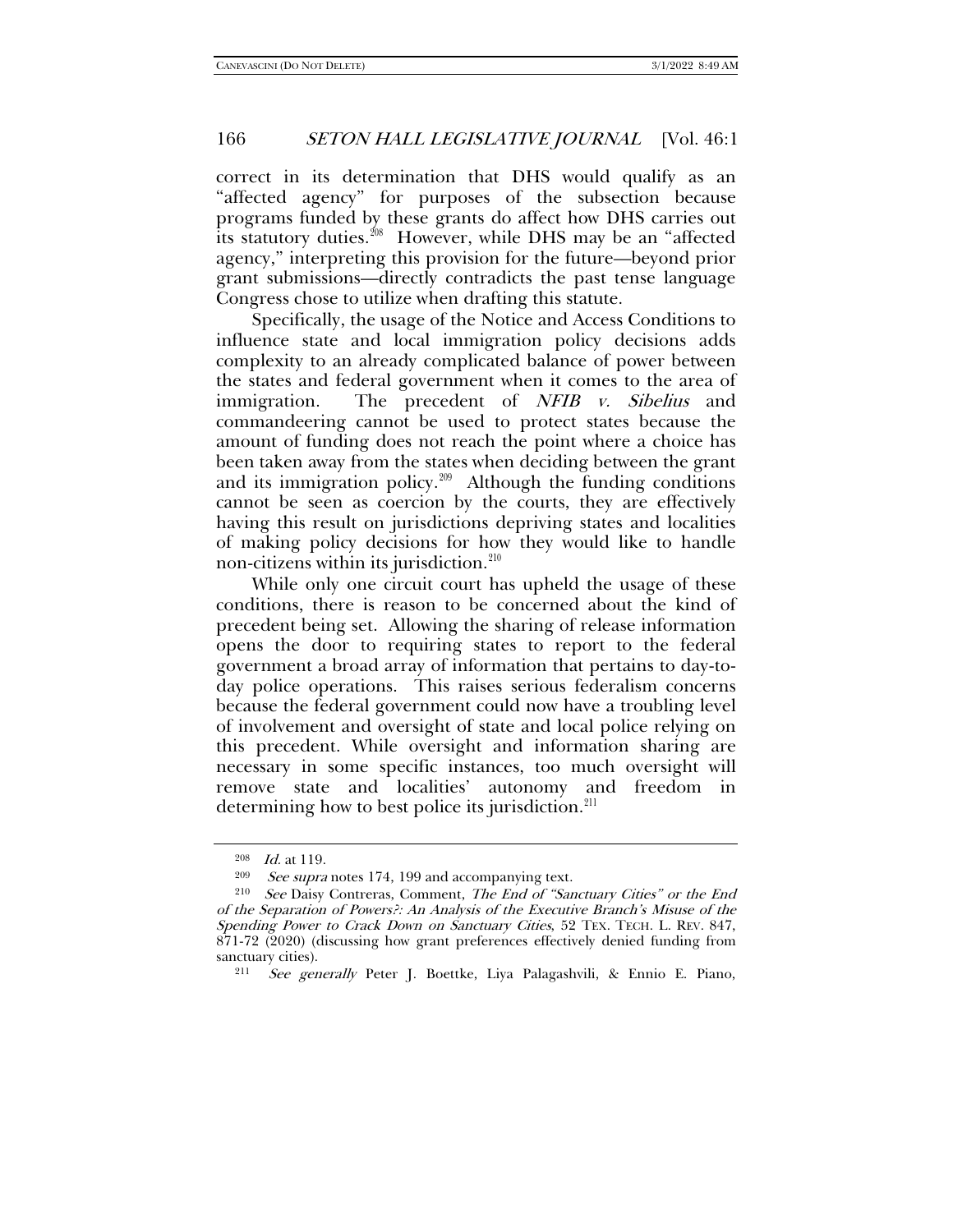## B. The Certification Condition is Statutorily Authorized

While the Notice and Access Conditions are not statutorily authorized, the Certification Condition *does* have statutory authorization for the Attorney General to apply it to Byrne JAG grant funding. The provision under 34 U.S.C.  $\S 10153(a)(5)(D)$ requires grant applicants to certify that they will comply with the Byrne JAG requirements and "all other applicable Federal laws."<sup>212</sup> As the Second Circuit explained, the statute allows the As the Second Circuit explained, the statute allows the Attorney General to determine the form and specificity of grant applicants' certification. $213$  This favors the interpretation that the Attorney General would have the power to specify which laws would qualify as "other applicable Federal laws." Other circuits opt for a narrow interpretation that would exclude Section 1373 because they believe this subsection refers to laws applying to states and cities in their capacities as grant recipients and not as independent entities. $214$  As the Second Circuit points out, a plain reading of the statute's language better supports that an "applicable Federal law" can pertain to either the grant applicant or the grant being sought.<sup>[215](#page-28-3)</sup>

Circuits have adopted a narrower interpretation due to other concerns. The Third Circuit asserts that a narrow construction is necessary to avoid implicating the canon against surplusage, which would allow all possible laws that could independently

Federalism and the Police: An Applied Theory of "Fiscal Attention", 49 ARIZ. ST. L. J. 907 (2017) (discussing the effect that federal oversight has on local police); Veena Dubal, The Demise of Community Policing? The Impact of Post-9/11 Federal Surveillance Programs on Local Enforcement, 19 ASIAN AM. L. J. 35 (2012) (discussing how post-9/11 federal policing initiatives affect local law enforcement).

 $212$  34 U.S.C. § 10153(a)(5)(D).

<sup>213</sup> New York, 951 F.3d at 105.

<span id="page-28-3"></span><span id="page-28-2"></span><span id="page-28-1"></span><span id="page-28-0"></span><sup>214</sup> City of Chicago v. Barr, 961 F.3d 882, 899 (7th Cir. 2020); City of Phila. v. Att'y Gen. of the U.S., 916 F.3d 276, 289 (3d Cir. 2019); City of Providence v. Barr, 954 F.3d 23, 39 (1st Cir. 2020).

<sup>215</sup> New York, 951 F.3d at 106.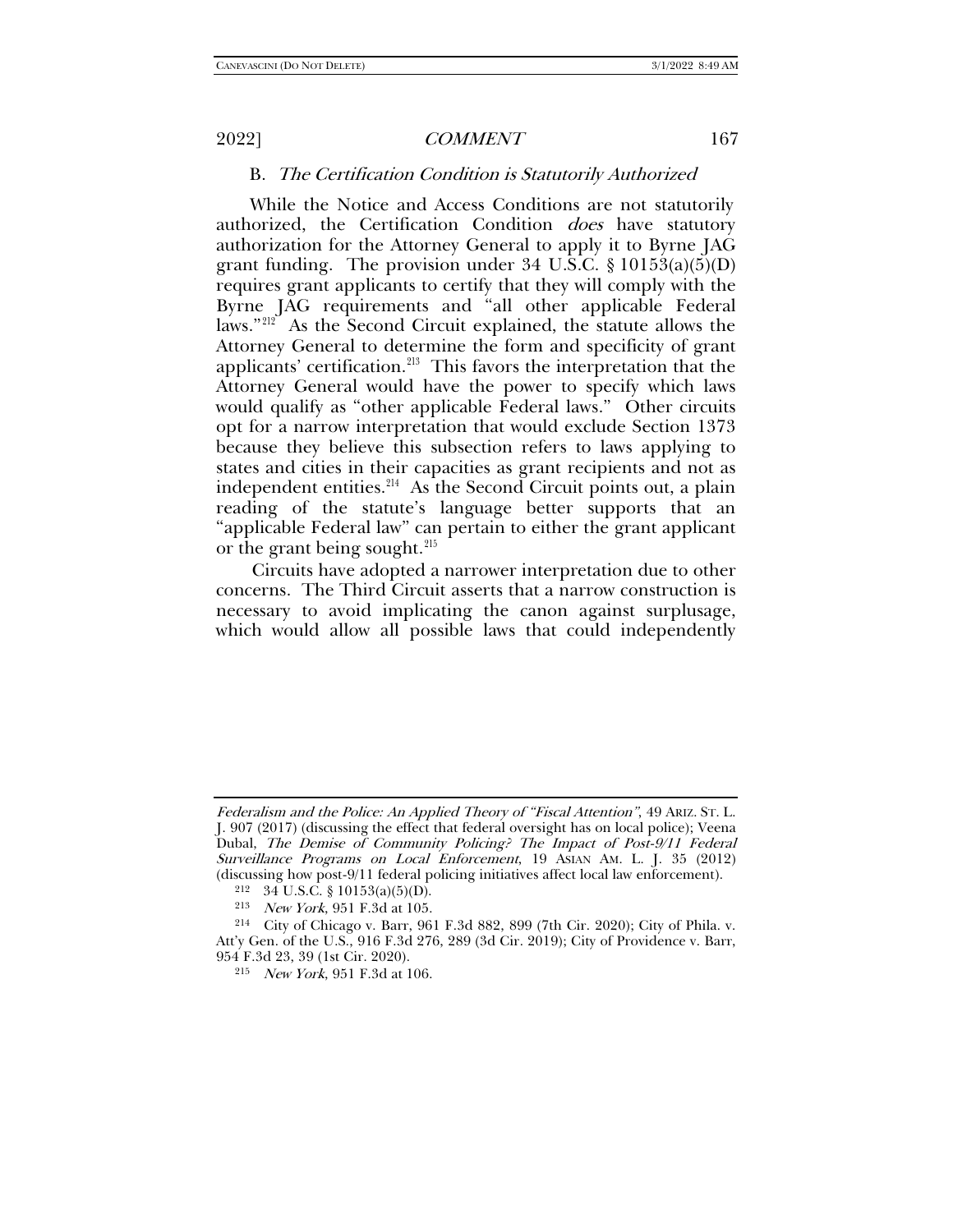apply to the grant applicant to qualify. $216$  This concern, however, is not relevant because the usage of "applicable" limits the laws that could possibly apply to these grant applications and applicants.[217](#page-29-1) Additionally, several circuits raise concerns that allowing this condition contravenes the formalistic nature of the Byrne JAG Program and have it, instead, function on a conditional basis. $218$  While this is a valid concern, a grant that requires meeting certain conditions does not necessarily mean that the grant is no longer a formulaic grant. This argument is adequately addressed by the fact that formulaic grant applicants still have to satisfy requirements specific to the grant prior to receiving funding.<sup>219</sup>

Additionally, requiring grant recipients to certify compliance with Section 1373 would not prevent states and localities from implementing some sanctuary policies in their respective jurisdictions. Section 1373 only prohibits state and local governments from enacting policies that restrict information sharing "regarding the citizenship or immigration status" of undocumented immigrants.<sup>220</sup> This, however, does not require government officials to collect information about citizenship or immigration status, prohibit policies that restrict compliance with detainers, or prohibit policies that will limit information sharing related to criminal case information, release dates, or custody status.<sup>[221](#page-29-5)</sup> Additionally, as seen in City and County of San Francisco, courts would be able to adopt either a broad or narrow interpretation of Section 1373 when determining whether a specific jurisdiction's policies conflict with the statute.<sup>[222](#page-29-6)</sup>

### C. Greater Federalism Implications

The precedent of upholding these challenged conditions could stretch much further than immigration policies. Allowing these conditions means that the federal government can put

<span id="page-29-0"></span><sup>216</sup> City of Phila., 916 F.3d at 289.

<span id="page-29-1"></span><sup>217</sup> New York, 951 F.3d at 106.

<span id="page-29-3"></span><span id="page-29-2"></span><sup>218</sup> City of Phila., 916 F.3d at 290; City of Providence, 954 F.3d at 42.

<sup>219</sup> New York, 951 F.3d at 107.

<span id="page-29-5"></span><span id="page-29-4"></span><sup>220</sup> 8 U.S.C. § 1373.

<span id="page-29-6"></span>

<sup>&</sup>lt;sup>221</sup> See Sanctuary Policies: An Overview, supra note [6,](#page-1-0) at 3.<br><sup>222</sup> See City & Cnty. of S.F. v. Barr, 965 F.3d 753, 761 (9th Cir. 2020).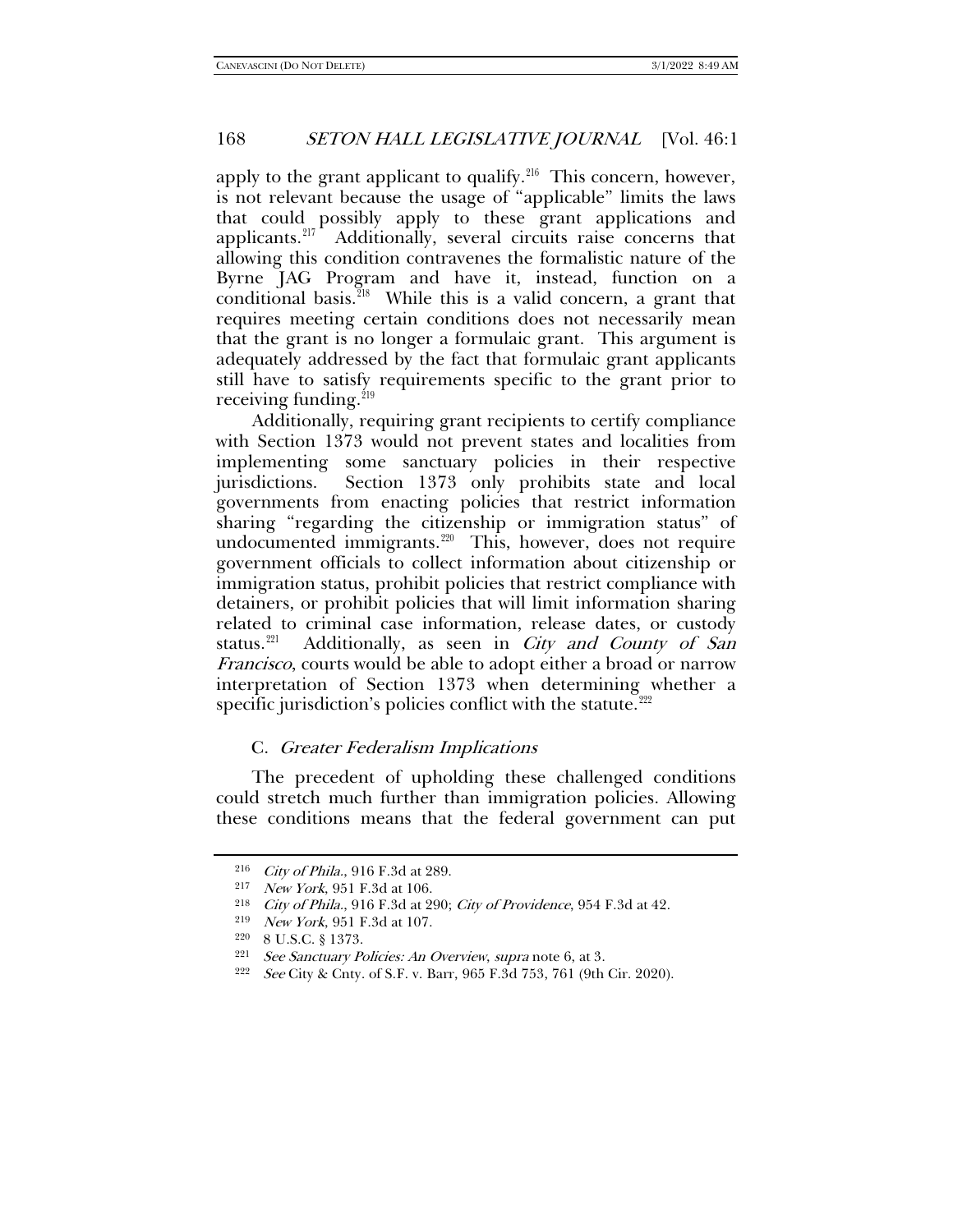pressure on states and localities to follow its agenda across a broad array of policy issues.

A possible parallel can be seen between the usage of funding conditions to influence immigration policy and states that have legalized marijuana.[223](#page-30-0) The legalization of marijuana is an area of the law, similar to immigration, where tension exists between some states' policies and the federal government. During the Trump administration, there were concerns that Attorney General Sessions would withhold funding to states that had legalized marijuana, having a similar effect that the challenged conditions had on sanctuary jurisdictions, although there was ultimately no such action taken.<sup>[224](#page-30-1)</sup> While the current tension between federal and state approaches to marijuana may be resolved during the Biden administration, if it is not, future administrations can possibly utilize funding conditions similar to the challenged conditions to influence changes in states' marijuana policies. The legalization of marijuana is just one example of the numerous possibilities in which grant funding conditions could be used to influence state and local policy decisions. Any area of the law where there is a conflict between states' policies and the executive branch could become vulnerable to this kind of manipulation. Issues such as abortion, energy policies, criminal justice reform, and, even more recently, vaccine-related regulations just scratch the surface of areas where the executive branch could decide to implement conditions that would put state funding in jeopardy if it does not follow the executive branch's approach.

The issue is not the usage of conditions on spending to influence state and local policy decisions but, rather, the fact that these are conditions put in place by the executive branch without having gone through Congress. Interpretations like the Second Circuit's in determining that the Notice and Access Conditions are statutorily authorized stretches the statute beyond what Congress originally intended. Allowing this kind of precedent places a power with the executive branch that could be easily

224 Id.

<span id="page-30-1"></span><span id="page-30-0"></span>Arlen Gharibian, Weed Whacking Through the Tenth Amendment: Navigating a Trump Administration Threat to Withhold Funding From Marijuana-Friendly States, 52 LOY. L.A. L. REV. 275, 284 (2019).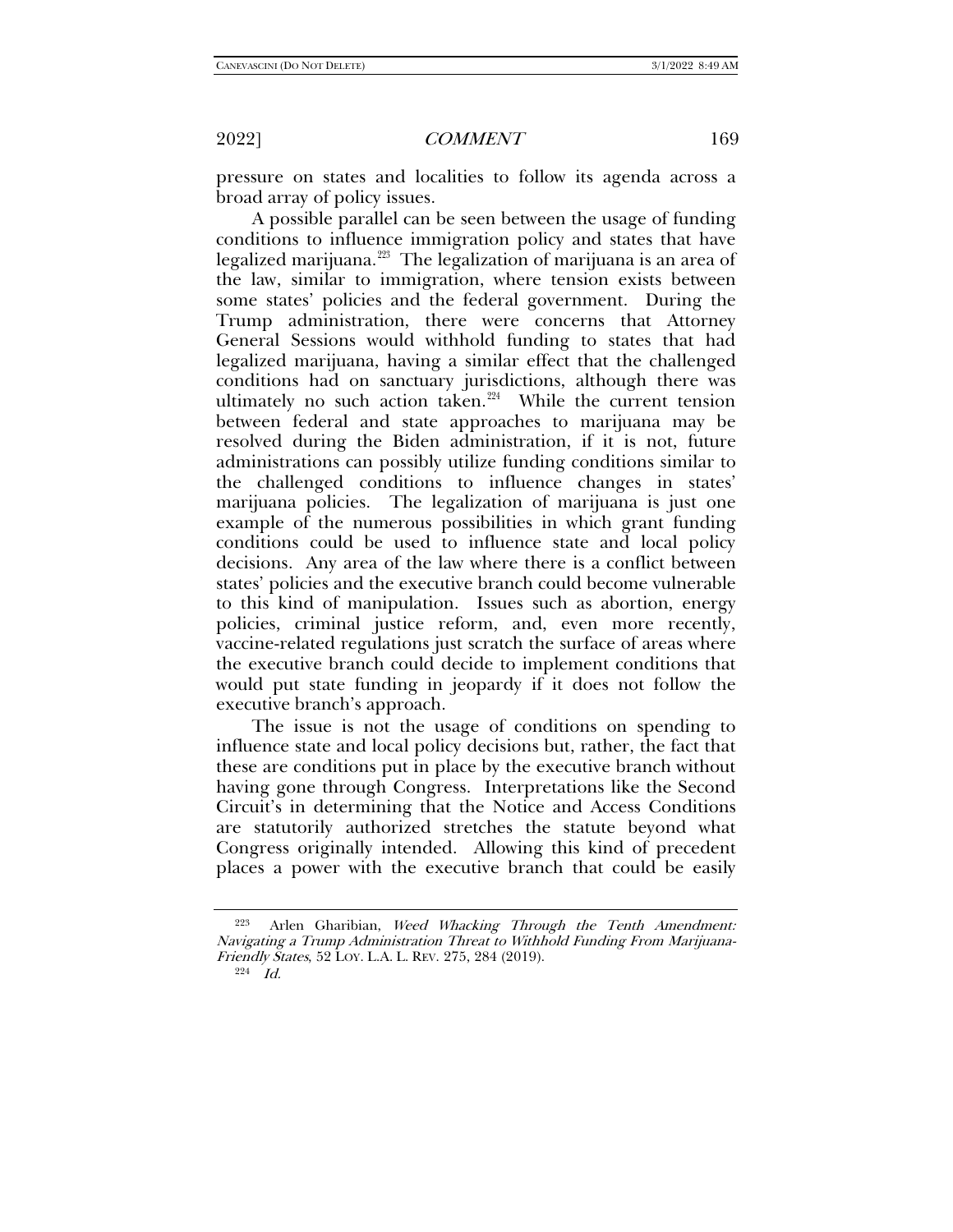abused to push administration policies where Congress has chosen not to enact legislation.

While the usage of spending conditions to put pressure on sanctuary jurisdictions to make changes, on its face, would probably not be met with backlash from conservatives, the precedent this practice sets is one that should concern both sides of the aisle. As this section discusses, precedent to allow conditions like the challenged conditions has the potential to take away state autonomy in making policy decisions for its jurisdiction. Additionally, while these cases involved a Republican executive branch implementing conditions against jurisdictions with what are seen as liberal policies, the situation can be easily reversed when a Democrat is in control of the executive branch. In conclusion, while this line of cases may not concern conservatives, the greater federalism issues and possible expansions this kind of precedent would provide should cause them just as much concern as their Democratic colleagues.

### V. CONCLUSION

The circuit split that has developed over the challenged conditions' legality focuses on whether the Attorney General has statutory authorization to implement these conditions. The First, Third, Seventh, and Ninth Circuits have all struck down the challenged conditions on the grounds that the Attorney General lacks the necessary authorization. The Second Circuit takes the alternative position and upholds all three conditions, finding authorization from the statute that outlines the duties and functions of the Assistant Attorney General. This Comment concludes that the Access and Notice Conditions are not statutorily authorized through either the "Duties and Functions of Assistant Attorney General" provision in 34 U.S.C. § 10102(a)(6), or the information reporting or coordination provisions of the Byrne JAG statute codified at 34 U.S.C.  $§ 10153(a)(4)$  and  $(a)(5)(C)$ , respectfully. These conditions overstep the federal government's role, as well as the Attorney General's power, raising serious federalism concerns. By contrast, the Certification Condition is statutorily authorized through 34 U.S.C. § 10153(a)(5)(D) and 8 U.S.C. § 1373 and qualifies as an "applicable Federal law." Upholding the Certification Condition